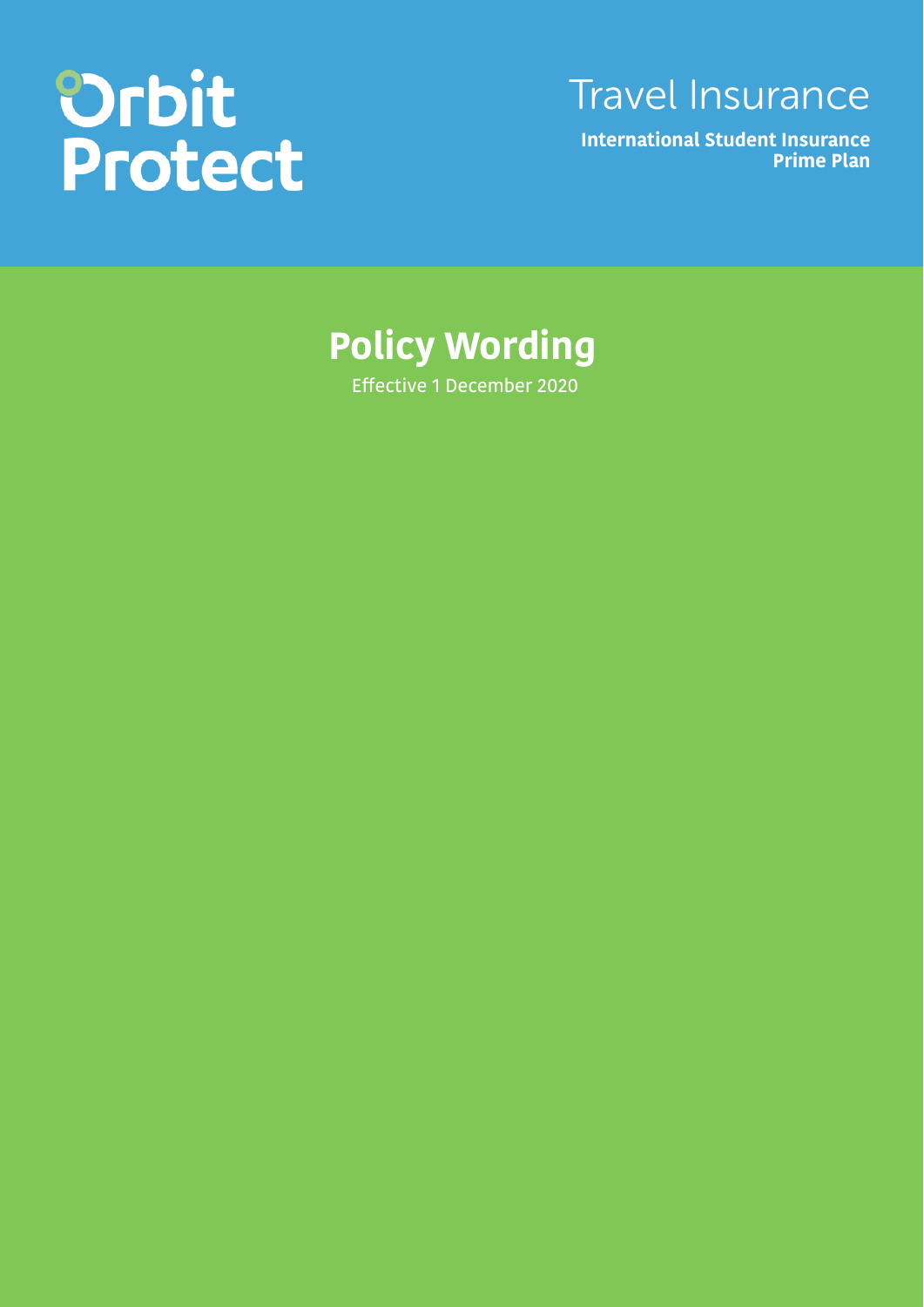## Table of contents

| GENERAL CONDITIONS APPLYING TO THIS POLICY 10 |  |  |  |  |
|-----------------------------------------------|--|--|--|--|
|                                               |  |  |  |  |
|                                               |  |  |  |  |
|                                               |  |  |  |  |
|                                               |  |  |  |  |
|                                               |  |  |  |  |
|                                               |  |  |  |  |
|                                               |  |  |  |  |
|                                               |  |  |  |  |
|                                               |  |  |  |  |
|                                               |  |  |  |  |
|                                               |  |  |  |  |
|                                               |  |  |  |  |
|                                               |  |  |  |  |
|                                               |  |  |  |  |
|                                               |  |  |  |  |
|                                               |  |  |  |  |

| THE BENEFITS                                            |  |  |  |  |
|---------------------------------------------------------|--|--|--|--|
|                                                         |  |  |  |  |
|                                                         |  |  |  |  |
|                                                         |  |  |  |  |
|                                                         |  |  |  |  |
| What we will not pay for under Section 1 12             |  |  |  |  |
|                                                         |  |  |  |  |
|                                                         |  |  |  |  |
|                                                         |  |  |  |  |
| Travel/accommodation costs for people other than you 13 |  |  |  |  |
|                                                         |  |  |  |  |
|                                                         |  |  |  |  |
|                                                         |  |  |  |  |
|                                                         |  |  |  |  |
|                                                         |  |  |  |  |
|                                                         |  |  |  |  |
|                                                         |  |  |  |  |
|                                                         |  |  |  |  |
|                                                         |  |  |  |  |
|                                                         |  |  |  |  |
|                                                         |  |  |  |  |
| What we will not pay for under Section 2 14             |  |  |  |  |
|                                                         |  |  |  |  |
|                                                         |  |  |  |  |
|                                                         |  |  |  |  |
|                                                         |  |  |  |  |
|                                                         |  |  |  |  |
|                                                         |  |  |  |  |
|                                                         |  |  |  |  |
|                                                         |  |  |  |  |
|                                                         |  |  |  |  |
|                                                         |  |  |  |  |
| What we will not pay for under Section 4 16             |  |  |  |  |
|                                                         |  |  |  |  |
|                                                         |  |  |  |  |
|                                                         |  |  |  |  |
| What we will not pay for under Section 5 16             |  |  |  |  |
|                                                         |  |  |  |  |
|                                                         |  |  |  |  |
| GENERAL EXCLUSIONS APPLYING TO THIS POLICY  18          |  |  |  |  |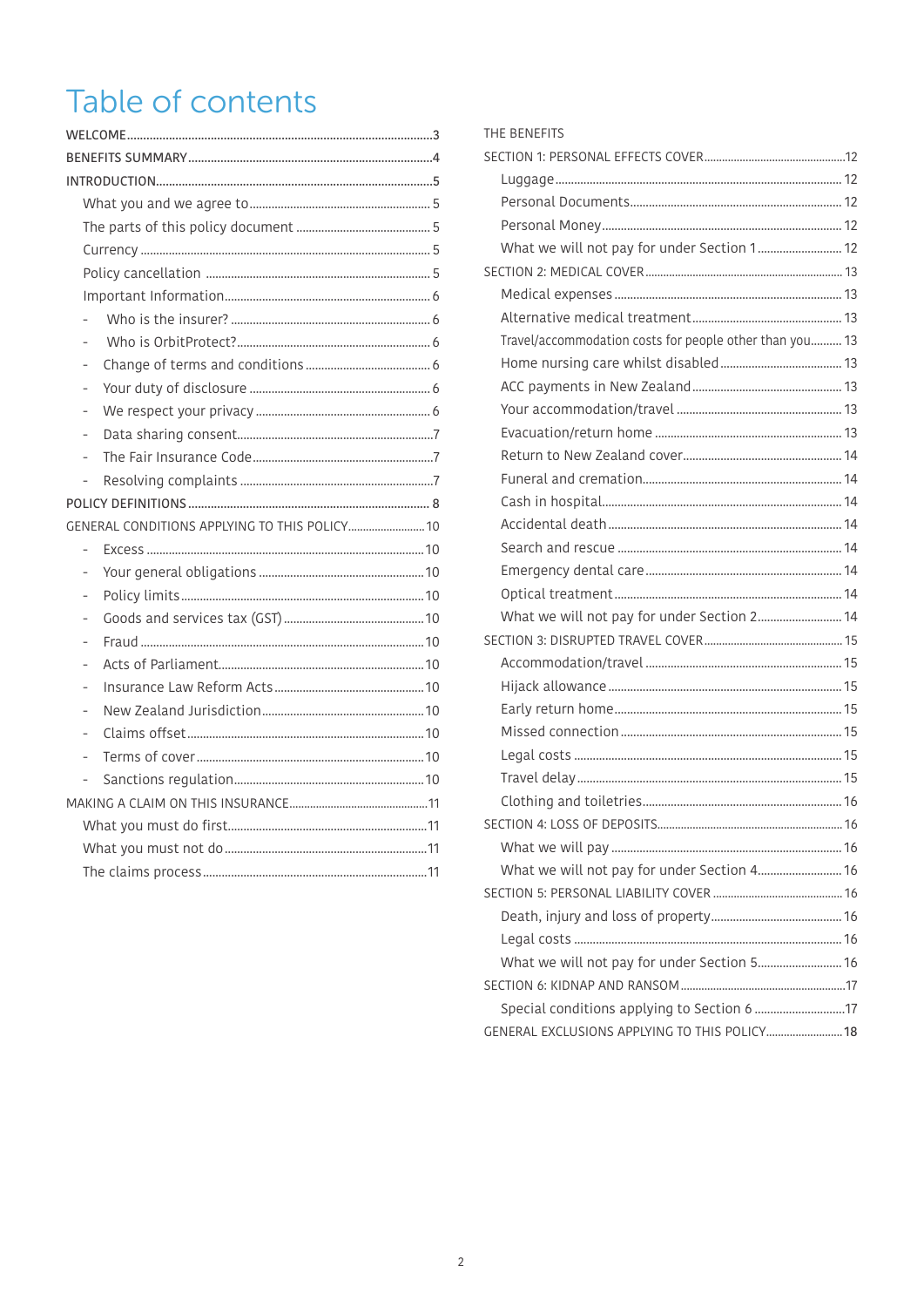## International Student Insurance - Prime Plan

This Policy Wording applies to all policies purchased on or after 1 December 2020

#### Welcome

Thank you for choosing **our** policy to protect **you**. This policy:

- is only available to **international students** who come to New Zealand to study or people who hold a visa under the New Zealand government open work permit programme (Post Study Work Visa – Open), and
- has been carefully prepared to provide **you** with insurance cover while **you** are a student in New Zealand and while **you** are in transit between New Zealand and **your country of origin**, and also if **you** choose to travel to Australia and the **South Pacific**.

**We** have taken care to write the policy so that it is easy to read and understand. However, please read this policy carefully and call OrbitProtect immediately if **you** have any questions about the policy.

If **you** are calling from:

- within New Zealand, telephone 0800 478 833, or
- outside New Zealand, telephone +64 3 434 8151 (reverse charge).

YOU MUST READ ALL SECTIONS OF THIS POLICY CAREFULLY

They tell **you** important information about the benefits of this policy, such as what **you** are covered for and what **you** are not covered for and any conditions on which the cover is dependent.

#### **Eligibility**

**You** will be eligible for cover under this policy if **you** are an **International student** as defined under 'Policy Definitions' in this Policy Document.

#### Free Look Period

If **you** cancel this policy for any reason within the cooling off period which is within 7 calendar days of the date of purchase, **we** will give **you your** money back.

**Our** money back guarantee ensures a refund of the entire premium unless **you** have already:

- received a claim payment from **us**, or
- departed on **your** journey.

If **you** wish to cancel **your** policy and receive a full refund, please contact OrbitProtect within the cooling off period.

#### How to Contact Us

For enquiries, emergencies and claims, please contact OrbitProtect on:

- 0800 478 833 if **you** are calling from within New Zealand
- +64 3 434 8151 (reverse charge) if **you** are calling from overseas.

In the event of a claim please also refer to 'MAKING A CLAIM ON THIS INSURANCE' in this policy document.

The insurer of this product is Zurich Australian Insurance Limited ACN 000 296 640 (an overseas registered company incorporated in Australia) (ZAIL), trading as Zurich New Zealand.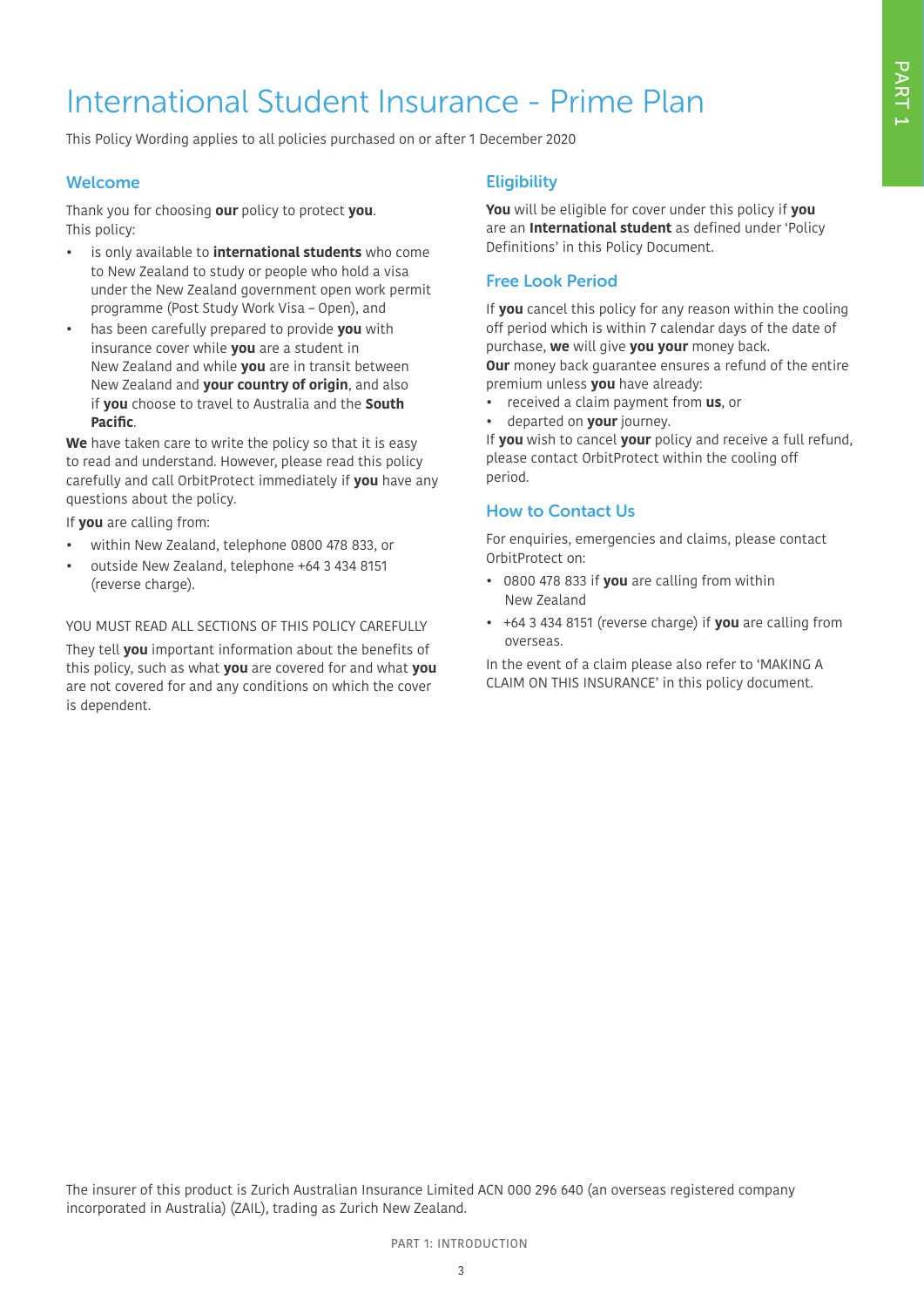## Benefits summary

**You** are covered in New Zealand, but where else does cover apply?

| If you travel from                                                                                                                                                                | then you are covered for a maximum of                                                                                        |  |  |
|-----------------------------------------------------------------------------------------------------------------------------------------------------------------------------------|------------------------------------------------------------------------------------------------------------------------------|--|--|
| Your country of origin to New Zealand and return                                                                                                                                  | 9 days in <b>transit</b> for any one trip                                                                                    |  |  |
| New Zealand to Australia and the <b>South Pacific</b>                                                                                                                             | 31 days per trip during the period of insurance                                                                              |  |  |
| <b>Cover Benefits</b>                                                                                                                                                             | Cover limits (NZ\$)                                                                                                          |  |  |
| <b>Section 1 - Personal Effects Cover</b>                                                                                                                                         | <b>Prime</b>                                                                                                                 |  |  |
| Luggage is covered for its replacement cost ('new for old') irrespective of<br>age. Clothing and footwear that are more than 12 months old are settled on a<br>depreciated basis. | Up to \$10,000, plus specified items.<br>Maximum cover on any item, pairs or sets of<br>items is \$3,000 without specifying. |  |  |
| Loss or damage of personal documents                                                                                                                                              | Up to \$3,000                                                                                                                |  |  |
| Theft of personal money                                                                                                                                                           | Up to \$1,000                                                                                                                |  |  |
| <b>Section 2 - Medical Cover</b>                                                                                                                                                  | <b>Prime</b>                                                                                                                 |  |  |
| Medical expenses                                                                                                                                                                  | \$Unlimited#<br>#expenses must be incurred within 12 months of disablement.                                                  |  |  |
| Medical expenses in your country of origin, if returning for holidays                                                                                                             | Up to \$200,000. Limited to trips of 90 days                                                                                 |  |  |
| Alternative medical treatment in New Zealand, General Practitioner referred<br>treatment by an Osteopath, Chiropractor or Acupuncturist                                           | Up to \$300 (per annum)                                                                                                      |  |  |
| Other persons' travel and accommodation costs to travel to be with you                                                                                                            | Up to \$100,000. A daily accommodation limit in<br>New Zealand of \$250 to a maximum of \$5,000<br>applies                   |  |  |
| Home nursing care whilst disabled                                                                                                                                                 | Up to \$50,000                                                                                                               |  |  |
| Your extra travel/accommodation expenses                                                                                                                                          | Up to \$30,000                                                                                                               |  |  |
| Evacuation/return to country of origin if you become disabled                                                                                                                     | Unlimited for the travel expenses involved.<br>Up to \$20,000 for continuing medical costs.                                  |  |  |
| Funeral and cremation, or returning remains to your country of origin                                                                                                             | Up to \$100,000                                                                                                              |  |  |
| Cash allowance whilst in hospital (after 24 hours)                                                                                                                                | Up to \$100 per day to a maximum of \$3,000 in<br>New Zealand and \$10,000 overseas                                          |  |  |
| <b>Accidental death</b>                                                                                                                                                           | Up to \$50,000 (\$10,000 if under 16 years)                                                                                  |  |  |
| Private search and rescue                                                                                                                                                         | Up to \$10,000                                                                                                               |  |  |
| Emergency dental treatment                                                                                                                                                        | Up to \$500 (increased to \$1,500 for dental<br>injury if covered by ACC in New Zealand)                                     |  |  |
| Optical including prescription lenses and frames                                                                                                                                  | Up to \$250                                                                                                                  |  |  |
| <b>Mental illness</b>                                                                                                                                                             | Up to \$20,000                                                                                                               |  |  |
| <b>Section 3 - Disrupted Travel Cover</b>                                                                                                                                         | <b>Prime</b>                                                                                                                 |  |  |
| Additional travel and accommodation costs if travel plans are disrupted by strikes,<br>weather, etc.                                                                              | Up to \$10,000                                                                                                               |  |  |
| Hijack allowance                                                                                                                                                                  | Up to \$10,000                                                                                                               |  |  |
| Additional costs incurred on early return home                                                                                                                                    | Up to \$100,000                                                                                                              |  |  |
| Missed connection costs                                                                                                                                                           | Up to \$10,000                                                                                                               |  |  |
| Legal costs for false arrest and/or wrongful detention                                                                                                                            | Up to \$10,000 (not in country of origin)                                                                                    |  |  |
| Travel delay                                                                                                                                                                      | Up to \$3,000<br>The maximum daily limit is \$400 per day.                                                                   |  |  |
| Purchase of essential clothing and toiletries, if all your luggage is delayed for more<br>than 6 hours                                                                            | Up to \$200                                                                                                                  |  |  |
| <b>Section 4 - Loss of Deposits</b>                                                                                                                                               | <b>Prime</b>                                                                                                                 |  |  |
| Cancellation of travel and educational arrangements                                                                                                                               | Up to \$100,000                                                                                                              |  |  |
| <b>Section 5 - Personal Liability Cover</b>                                                                                                                                       | <b>Prime</b>                                                                                                                 |  |  |
| Legal liability for accidental death or injury or property damage                                                                                                                 | Up to \$2,500,000                                                                                                            |  |  |
| <b>Section 6 - Kidnap and Ransom</b>                                                                                                                                              | <b>Prime</b>                                                                                                                 |  |  |
| Reimbursement for ransom monies paid                                                                                                                                              | Up to \$50,000                                                                                                               |  |  |
| <b>Optional Luggage Increase</b>                                                                                                                                                  | <b>Prime</b>                                                                                                                 |  |  |
| Personal effects cover can be increased for specified items. The maximum value per<br>item you can specify is \$10,000. Additional premium applies.                               | Up to \$30,000 for the total of all specified<br>items as specified on your Certificate of<br>Insurance                      |  |  |

PART 1: INTRODUCTION IMPORTANT: This table should be read in conjunction with the conditions, exclusions, limits, sub-limits and aggregate limits that apply to particular benefits in the policy wording.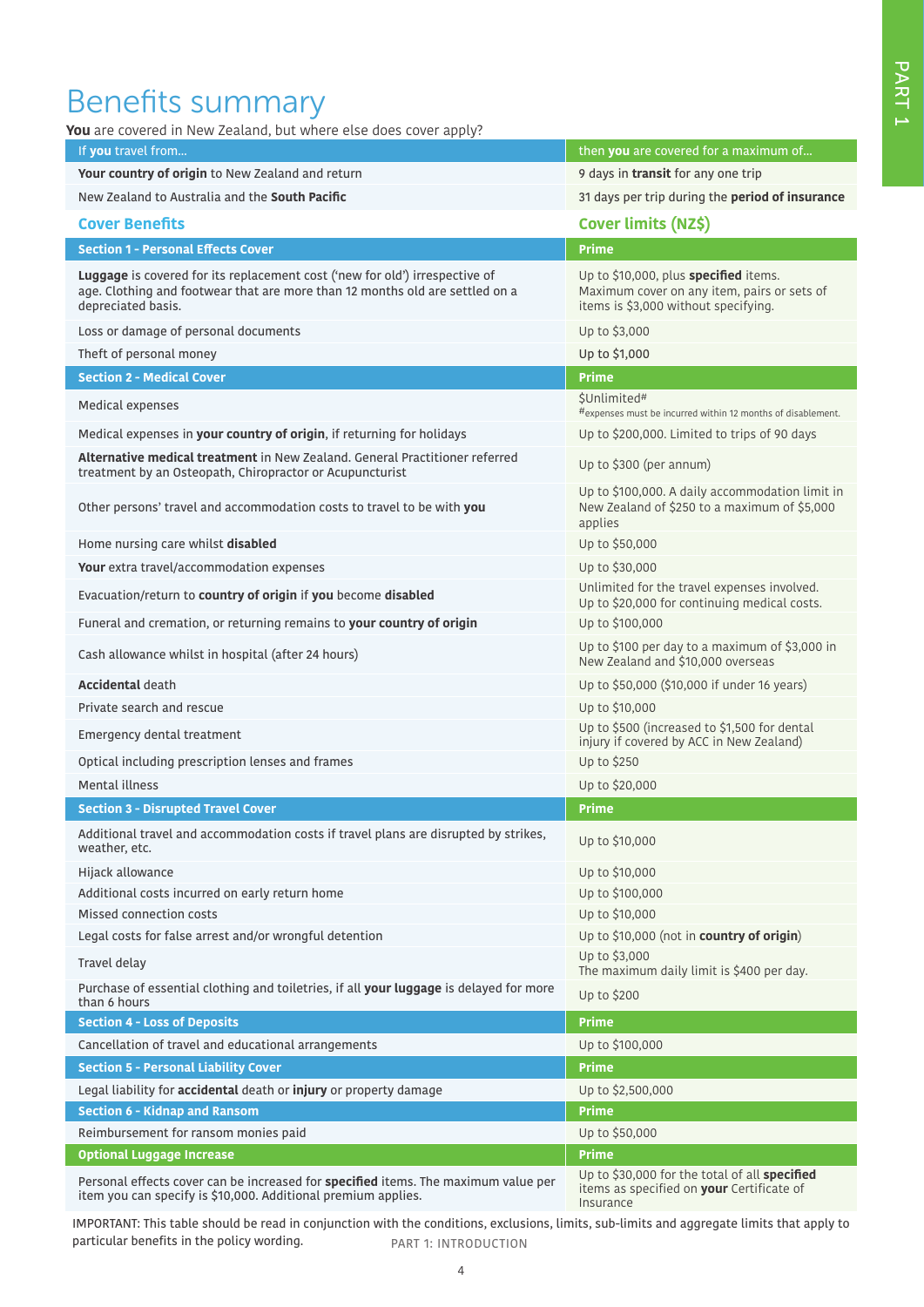## Introduction

#### What you and we agree to

By taking out this insurance policy **you** are making a legal contract. This means **you** agree to meet certain obligations and conditions. In return, **we** agree to provide specified insurance cover.

**You** agree to:

- pay the premium (including any government levies and taxes), and
- meet all obligations and conditions of the contract.

In return for this **we** agree to provide the insurance cover that is explained in the policy wording.

#### The parts of this policy document

**Your** policy consists of the following parts: THE POLICY DOCUMENT

This provides details about:

- the cover provided, and
- all the obligations and conditions connected with the policy.

#### THE CERTIFICATE OF INSURANCE

This is a separate document that goes with the policy document and shows the:

- specific details of **your** insurance
- commencement date
- **period of insurance**
- premium paid for the insurance, and
- amounts **you** are insured for.

#### **Currency**

All sums insured specified in this policy are in New Zealand dollars.

#### Policy cancellation

**You** can cancel this policy at any time by giving **us** written notice. If **you** cancel this policy within 7 calendar days of the date the policy was issued to **you**, **you** will be given a full refund provided **you** have not received a claim payment from **us**.

If **you** cancel this policy after 7 calendar days of the date the policy was issued to **you** and **you** have not received a claim payment from **us**, **we** will retain the proportion of the premium for the period the policy was in force and refund any unused premium, less an administration and documentation fee of 20% of the original table premium.

If at any time **you** have:

- failed to comply with **your** 'Duty of Disclosure'
- made a misrepresentation to **us**
- given **us** false information, documentation or statements
- defrauded or attempted to defraud **us**
- failed to comply with a relevant provision of the Policy, or
- failed to notify **us** of matters as required by the Policy

#### **We** may:

- avoid the Policy from the beginning or cancel the Policy, and/or
- reduce **our** liability to **you** for any claim.

If **we** avoid or cancel the Policy for any of these reasons, **we** will do so by giving **you** notice by email, and:

- **we** will not pay claims
- **we** may retain any premium paid, and
- **your** cover and the cover of all insureds listed on **your** Certificate of Insurance will end.

#### Extension of period of cover

If an event covered under this policy results in a delay outside of **your** control:

- where **you** are required to suspend **your journey** on the advice of a **registered medical practitioner**; or
- to any vehicle, vessel or aircraft in which **you** are travelling as a ticket holding passenger which results in **your journey** not being completed during the **period of insurance**,

this policy is extended to allow **you** to complete **your journey** by the next available and convenient transportation.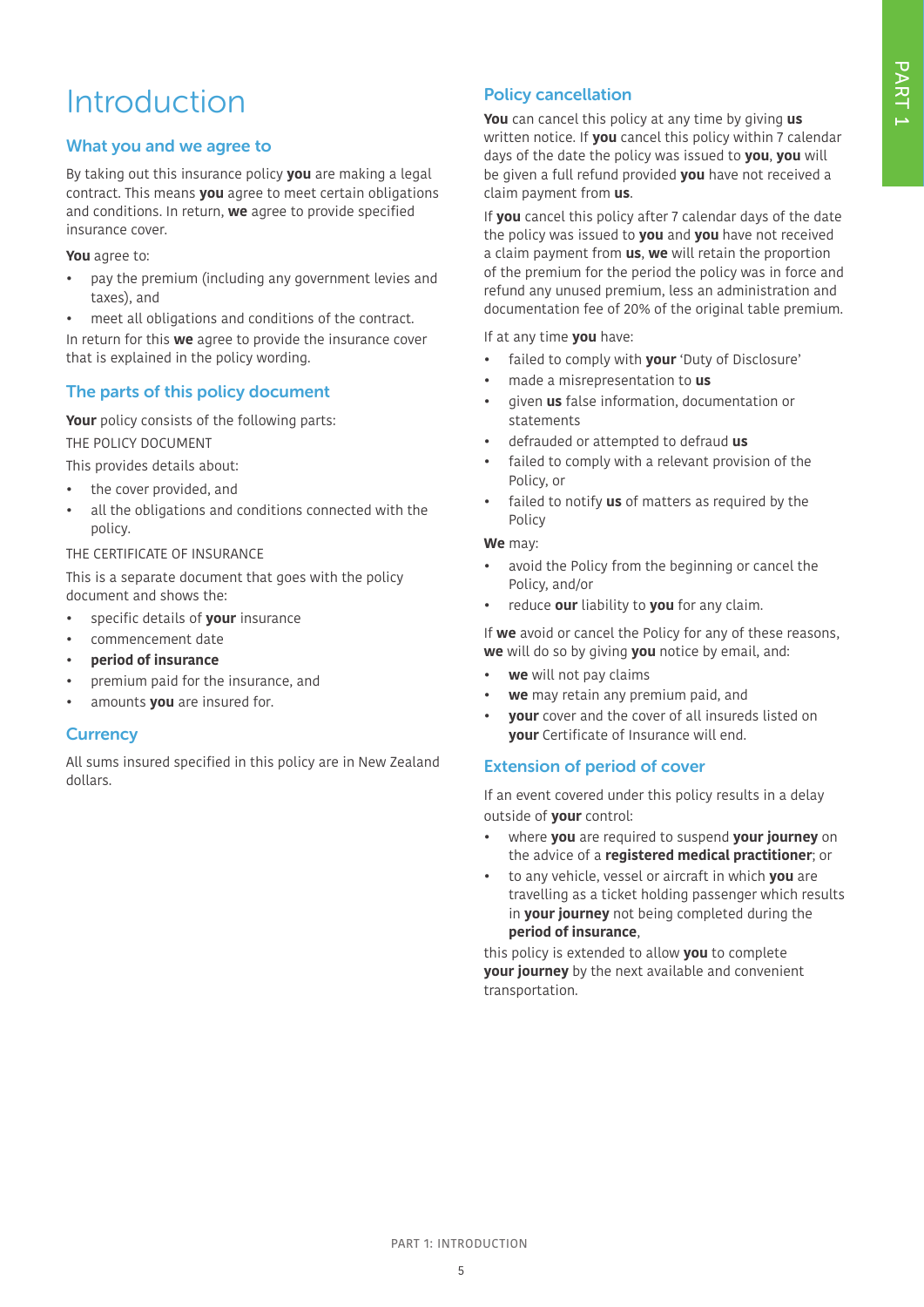## Important Information

#### Who is the insurer?

The insurer of this product is Zurich Australian Insurance Limited ACN 000 296 640 (an overseas registered company incorporated in Australia) (ZAIL), trading as Zurich New Zealand.

References to '**Us**', '**We**' and '**Our**' in this Policy Wording refer to Zurich New Zealand.

ZAIL is part of the Zurich Insurance Group, a leading multiline insurer that serves its customers in global and local markets. Zurich provides a wide range of general insurance and life insurance products and services in more than 210 countries and territories. Zurich's customers include individuals, small businesses, and mid-sized and large companies, including multinational corporations.

As at the date of issue of this document, ZAIL has an insurer financial strength rating of A+ from Standard & Poor's (Australia) Pty Ltd. This rating shows that the company has strong financial security characteristics. This is reviewed annually and may change from time to time, so please refer to zurich.co.nz/about-us/financial-strength. html to ensure it has not changed.

Standard & Poor's rating scale for an insurer's financial strength, together with a summary of Standard & Poor's description is: AAA (Extremely Strong), AA (Very Strong), A (Strong), BBB (Good), BB (Marginal), B (Weak), CCC (Very Weak), CC (Extremely Weak), R (Regulatory Supervision), NR (Not Rated). Ratings from 'AA' to 'CCC' may be modified by the addition of a plus  $(+)$  or minus  $(-)$  sign to show relative standing within the major rating categories. Further information on these ratings is available from www.standardandpoors.com.

An overseas policyholder preference applies. Under Australian law, if ZAIL is wound up, its assets in Australia must be applied to its Australian liabilities before they can be applied to overseas liabilities. To this extent, New Zealand policyholders may not be able to rely on ZAIL's Australian assets to satisfy New Zealand liabilities.

#### Who is OrbitProtect?

OrbitProtect Limited administers the policy (including customer service, medical assessments and claims management) and will usually arrange or the issue of the insurance, either directly or through one of OrbitProtect's representatives.

#### Change of terms and conditions

From time to time and where permitted by law, **we** may change parts of the Policy Wording document. **We** will issue an endorsement or other document to update the relevant information except in limited cases. Any updates which are not materially adverse to **you** from the view of reasonable person deciding whether to buy this insurance, may be found on orbitprotect.com. **You** can obtain an electronic copy of any updated information by calling 0800 478 833 (within New Zealand), or +64 3 434 8151 outside of New Zealand.

#### Your duty of disclosure

**You** have a legal duty of disclosure to **us** whenever **you** apply for or change an insurance policy.

#### **What you must tell us**

**You** have a general duty to disclose to **us** everything that **you** know, or could reasonably be expected to know, is relevant to **our** decision whether to insure **you** and, if **we** do, on what terms.

However, **your** duty does not require **you** to disclose anything:

- that reduces the risk to be undertaken by **us**
- that is generally well known
- that **we** know or, in the ordinary course of **our** business, ought to know, or
- in respect of which **we** have waived **your** duty.

#### **If you do not tell us something**

If **you** do not tell **us** anything **you** are required to tell **us**, **we** may cancel **your** contract or reduce the amount **we** will pay **you** if **you** make a claim, or both.

If **your** failure to tell **us** is fraudulent, **we** may refuse to pay a claim and treat the contract as if it never existed.

#### **Your general duty applies to changes**

**Your** general duty applies in full when **you** change or reinstate the insurance policy.

#### **Who needs to tell us**

It is important that **you** understand **you** are disclosing to **us** and answering **our** questions for **yourself** and anyone else **you** want to be covered by the policy.

#### We respect your privacy

**We** adhere to the Privacy Act 1993 when **we** collect and handle **your** personal information. **You** have the right to access and correct **your** personal information. **We** collect personal information for the purposes of providing insurance services to **You**, including;

- evaluating **your** application
- evaluating any request for a change to any insurance provided
- providing, administering, and managing the insurance services following acceptance of an application, and
- investigating and if covered, managing claims made in relation to any insurance **You** have with **us** or other companies within the same group.

For further information on **our** privacy policy refer to zurich.co.nz/important-information/privacy.html ORBITPROTECT PRIVACY OFFICER

OrbitProtect Ltd Mail: PO Box 2011, Christchurch 8140, New Zealand Email: service@orbitprotect.com Call: (within NZ) 0800 478 833 (outside NZ) +64 3434 8151 Website: orbitprotect.com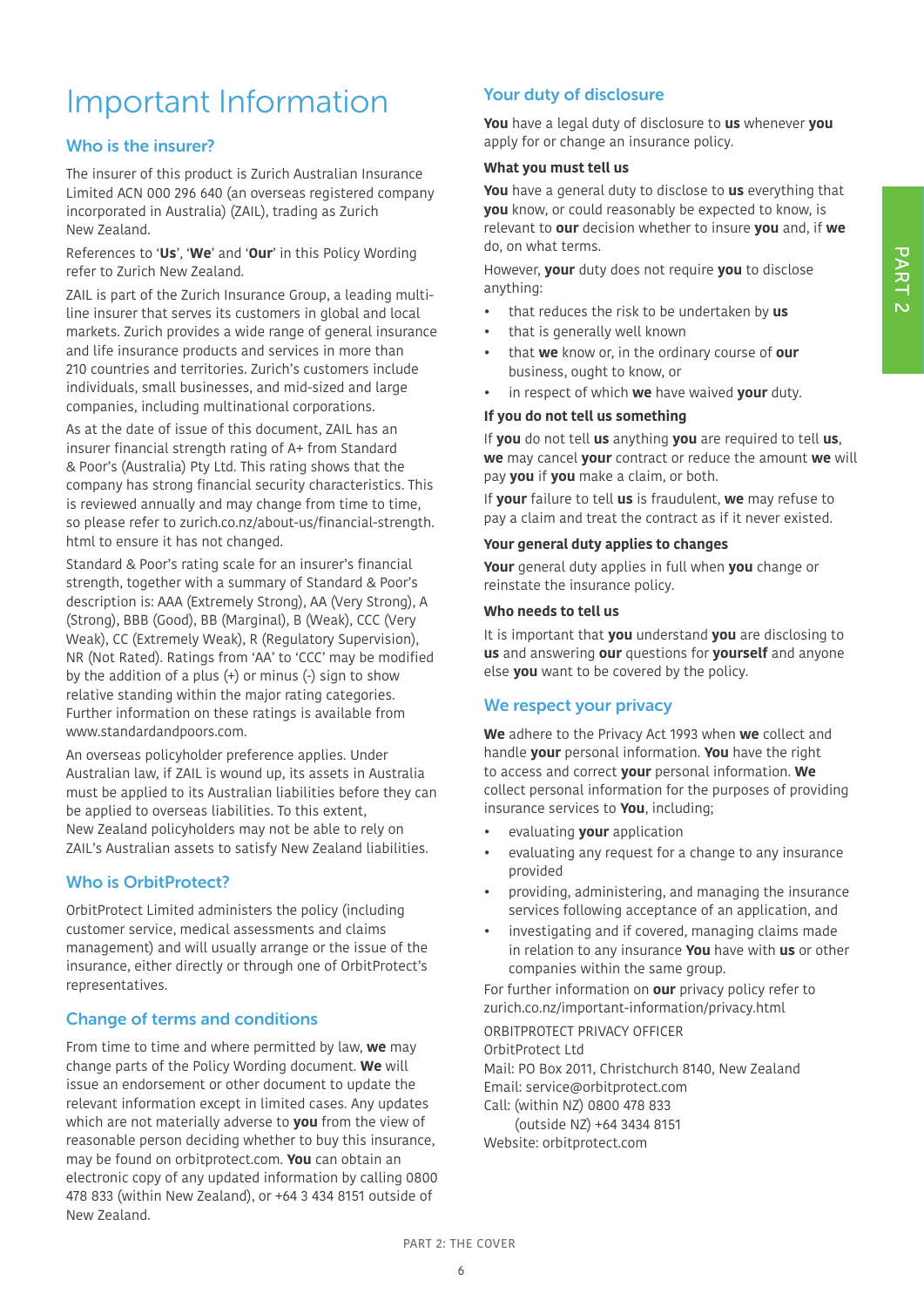ZAIL PRIVACY OFFICER Zurich New Zealand Mail: P.O. Box 497, Shortland Street, Auckland 1140, Call: 0508 987 424 Website: zurich.co.nz/important-information/privacy.html

#### Data sharing consent

In order to provide a seamless insurance service globally, OrbitProtect transfers data to Zurich New Zealand, the Insurer. Zurich New Zealand may transfer any data it has received from and any data it holds on **You** ('policyholder') to other units of Zurich Insurance Group Ltd, such as branches, subsidiaries, or affiliates within Zurich Insurance Group Ltd, cooperative partners of Zurich Insurance Group Ltd, coinsurance and reinsurance companies located in the country of the policyholder or abroad.

OrbitProtect, Zurich New Zealand and such recipients may use, process and store the data, in particular for the purpose of risk evaluation, policy execution, premium setting, premium collection, claims assessment, claims processing, claims payment, statistical evaluation or to otherwise ensure Zurich's global insurance service delivery.

If OrbitProtect or their agent is acting on **your** behalf, Zurich New Zealand is authorised to use, process and store data of the policyholder received from OrbitProtect or such agent, and to forward to OrbitProtect or such agent data of the policyholder relating to the execution of the policy and the collection of premiums and payment of claims.

OrbitProtect or Zurich New Zealand may procure data from government offices and third parties relating to the policyholder to assess a claim in the event of **loss** or damage.

Mail: Zurich New Zealand PO Box 497, Shortland Street

Auckland 1140

#### The Fair insurance code

Zurich New Zealand is a signatory to the Fair Insurance Code. The Fair Insurance Code is a code of practice that:

- sets minimum service standards for insurance companies
- describes the responsibilities that **you** and **your** insurance company have to each other, and
- encourages professionalism in the insurance industry. The Code covers all insurance products except health insurance and life insurance. The Code only applies to individuals and entities with 19 or fewer employees. Further information about the Code can be obtained from icnz.org.nz.

#### Resolving complaints

If **You** think **we** have let **You** down in any way, or **our** service is not what **You** expect (even if through one of **our** representatives), please tell **us** so **we** can help. If **You** have a complaint:

Contact OrbitProtect by phone on 0800 478 833 (within NZ) or +64 3 434 8151 (outside of NZ), or email service@orbitprotect.com

**You** will be put in contact with someone who can help resolve **your** complaint.

**We** aim to resolve **your** complaint fairly and promptly. However, if **You** are not satisfied **You** can refer the matter to the Insurance & Financial Services Ombudsman (IFSO), an independent body whose services are free to **You**. As a member **we** agree to accept the IFSO's decision where **we** are bound to do so.

**You** can contact the IFSO by:

- MAIL: Insurance & Financial Services Ombudsman PO Box 10-845 Wellington 6143 New Zealand
- CALL: 0800 888 202 or +64 (04) 499 7612
- FAX: +64 (04) 499 7614

WEBSITE: ifso.nz

EMAIL: info@ifso.nz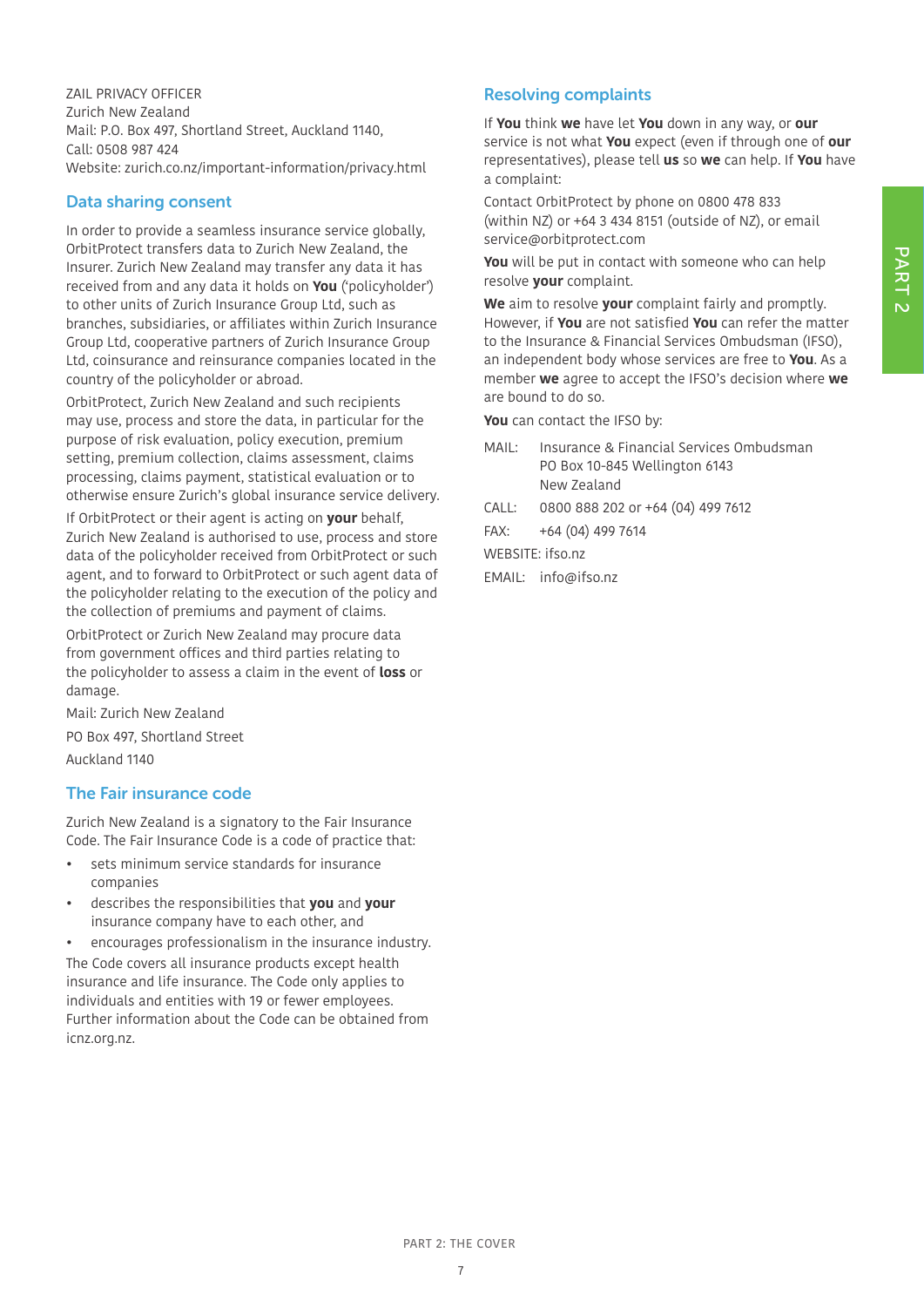## Policy Definitions

Certain words in this policy have a specific meaning. These words are listed below, along with their definition (specific meaning). The definitions also apply to the plural and derivatives of the listed words, (for example, the definition of '**accident**' also applies to '**accidents**', '**accidental**' and '**accidentally**').

#### **Accident**

means a happening or event that is unexpected and unintended from **your** point of view.

#### **Act of Terrorism**

means either:

- an act, including but not limited to the use of force or violence and/or threat thereof, of any person or group(s) of persons, whether acting alone or on behalf of or in connection with any organisation(s) or government(s), which from its nature or context is done for, or in connection with, political, religious, ideological, ethnic or similar purposes or reasons, including the intention to influence any government and/or to put the public, or any section of the public in fear, or
- an act involving the use or release or the threat thereof of any nuclear weapon or device or chemical or biological agent.

#### **Alternative medical provider**

means a person acceptable to **us** who is any of the following:

- an osteopath
- a chiropractor, or
- an acupuncturist.

#### **Cheating**

means whoever, by deceiving any person fraudulently or dishonestly induces the person so deceived to deliver any property to any person or to consent that any person shall retain any property or intentionally induces the person so deceived to do or omit to do anything which he would not do or omit if he were not so deceived, and which act or omission causes or is likely to cause damage or harm to that person in body, mind, reputation or property.

#### **Country of origin**

means the country where **your** home is, and from which **you** have travelled to New Zealand.

#### **Disablement**

When referring to **you**, means:

• an **accidental injury** or **illness** that requires treatment by a **registered medical practitioner** or dentist, and

When referring to a **relative**, means:

• a life-threatening **accidental injury** or **illness** that first appears during the **period of insurance**.

'**Disability**' and '**disabled**' have the same meaning.

#### **Eligible education provider**

means an educational institution which is a signatory to the Code of Practice for Pastoral Care of International Students as established under section 238F of the Education Act 1989.

#### **Epidemic**

means a fast-spreading contagious or infectious disease or **illness** in an area as documented by a recognised public health authority.

#### **Excess**

means the amount of the claim **you** must meet. It is not covered by this insurance, and **we** will deduct it from the claim.

#### **Financial failure**

means bankruptcy, provisional liquidation, liquidation, insolvency, appointment of a receiver or administrator, entry into a scheme of arrangement, statutory provision or anything of a similar nature.

#### **Illness**

means sickness or disease that first manifests itself during the **period of insurance**.

#### **Injury**

means internal or external bodily **injury** caused solely and directly by:

- violent, **accidental**, external and visible means, or
- medical misadventure, and
- that first manifests itself during the **period of insurance**.

#### **International student**

means a person who is:

- studying or intending to study in New Zealand or holds a work permit under the New Zealand government open work permit programme (Post Study Work Visa – Open), and
- meets Immigration Act requirements for entry into New Zealand.

#### **Loss**

means physical loss, damage or destruction.

#### **Luggage**

means **your** baggage, personal effects and household items that are taken with **you** or purchased by **you** when travelling:

- to New Zealand from **your country of origin** and during **your** time of study in New Zealand, or
- from New Zealand back to **your country of origin** or while on holiday in Australia or the **South Pacific**.

#### **Overseas**

means a country **you** have a stopover in, not exceeding nine days in **transit**, whilst travelling between **your country of origin** and New Zealand, or while **you** are holidaying in Australia or the **South Pacific** for a period not exceeding 31 days, but not including **your country of origin** and New Zealand.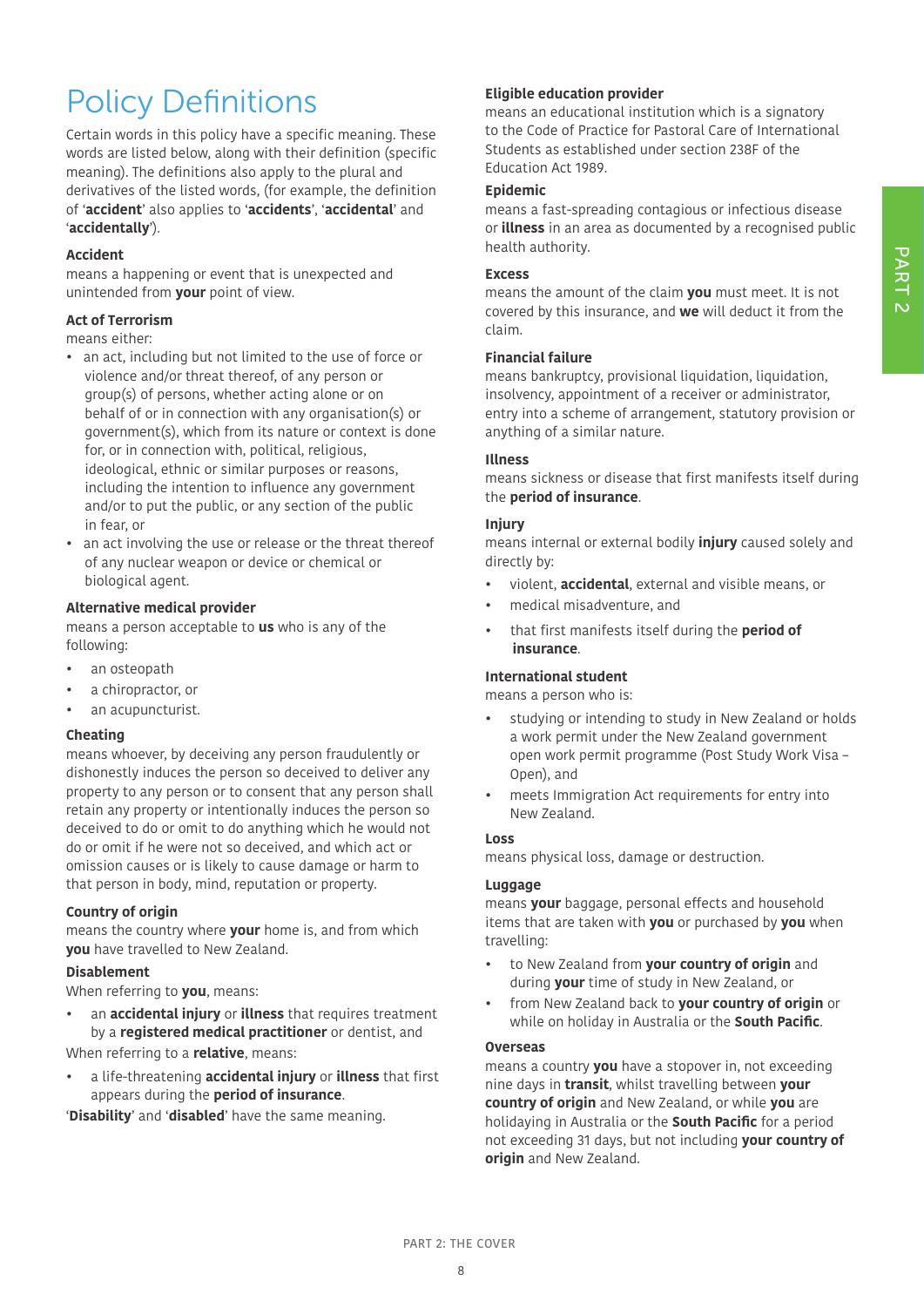#### **Pandemic**

means an **epidemic** that is expected to affect an unusually large number of people or involves an extensive geographic area.

#### **Period of insurance**

means the period within which **your** policy coverage is effective. Cover start dates vary with policy sections and should be read in conjunction with the terms and conditions of each policy section.

- **•** Section 4 Loss of Deposits In respect of costs relating to **your** travel arrangements, education fees and any other non recoverable deposits paid for arrangements made that fall into the period of insurance. Cover starts from when the premium is paid to **us** and cover is confirmed by the issue of **your** Certificate of Insurance.
- **•** All other Sections

In respect of all other Sections, cover starts from the time **you** leave **your country of origin** on or after the start date shown on **your** Certificate of Insurance and ceases when **you** return permanently to **your country of origin** or the expiry date shown on **your** Certificate of Insurance (whichever occurs first) and provided the **loss** occurs during the **period of insurance**.

#### **Pre-existing medical condition**

means any of the following:

- a physical defect, medical condition or disease for which treatment (including medication) or professional advice of any kind (from a medical adviser or other adviser) has been received or prescribed in the six months before the policy starts, and/or
- an ongoing medical condition or **disability** that exists when the policy starts.

In respect to **you** only, any medical condition, disease or **disability** not otherwise excluded that **we** would consider to be a **pre-existing medical condition** that developed during the currency of a previous OrbitProtect Prime or Lite policy is automatically insured under this policy provided there is unbroken OrbitProtect coverage from the date the condition, disease or **disability** developed.

#### **Public place**

means any area to which the public has access (whether authorised or not).

#### **Registered medical practitioner**

means a person, acceptable to **us**, who:

- is not **you**, **your relative**, business partner or associate, and
- in New Zealand, is a doctor registered with the Medical Council of New Zealand and practising as a medical practitioner in New Zealand, or
- being **overseas** or in **your country of origin**, is a registered and practising medical practitioner in the country where **you** require treatment.

#### **Registered Psychologist or Psychiatrist**

means a psychologist registered with the New Zealand Psychologists Board, or a psychiatrist registered with and accredited by the Medical Council of New Zealand, or if **you** are **overseas**, an equivalent regulatory body which governs psychologists or psychiatrists in the jurisdiction in which **you** seek medical assistance.

#### **Relative**

#### means **your**:

- spouse, de facto partner, fiancé, fiancée
- child, step-child, grandchild
- brother, sister, brother-in-law, sister-in-law, or
- parent, step-parent, grandparent, guardian, parent-inlaw.

#### **South Pacific**

means any of the following destinations:

American Samoa, Cook Islands, Fiji, French Polynesia, Kiribati, Lord Howe Island, New Caledonia, Niue, Norfolk Island, Samoa, Tonga, Tuvalu, Vanuatu.

#### **Specified**

means the item or items of **luggage you** have detailed on our application form, are noted on the Certificate of Insurance and **you** have paid an additional premium for.

#### **Transit**

means travel including diversions to a maximum of nine days to New Zealand enroute to or from your country of origin.

#### **Unattended**

means:

- You did not observe the loss/theft, or
- At a distance from You such that You do not have a good chance of preventing any attempted theft.

#### **We**

means Zurich New Zealand. '**Our**' and '**us**' have the same meaning.

#### **You**

means the person(s) shown in the Certificate of Insurance as the 'person insured'. '**Your**' and '**yourself**' have the same meaning.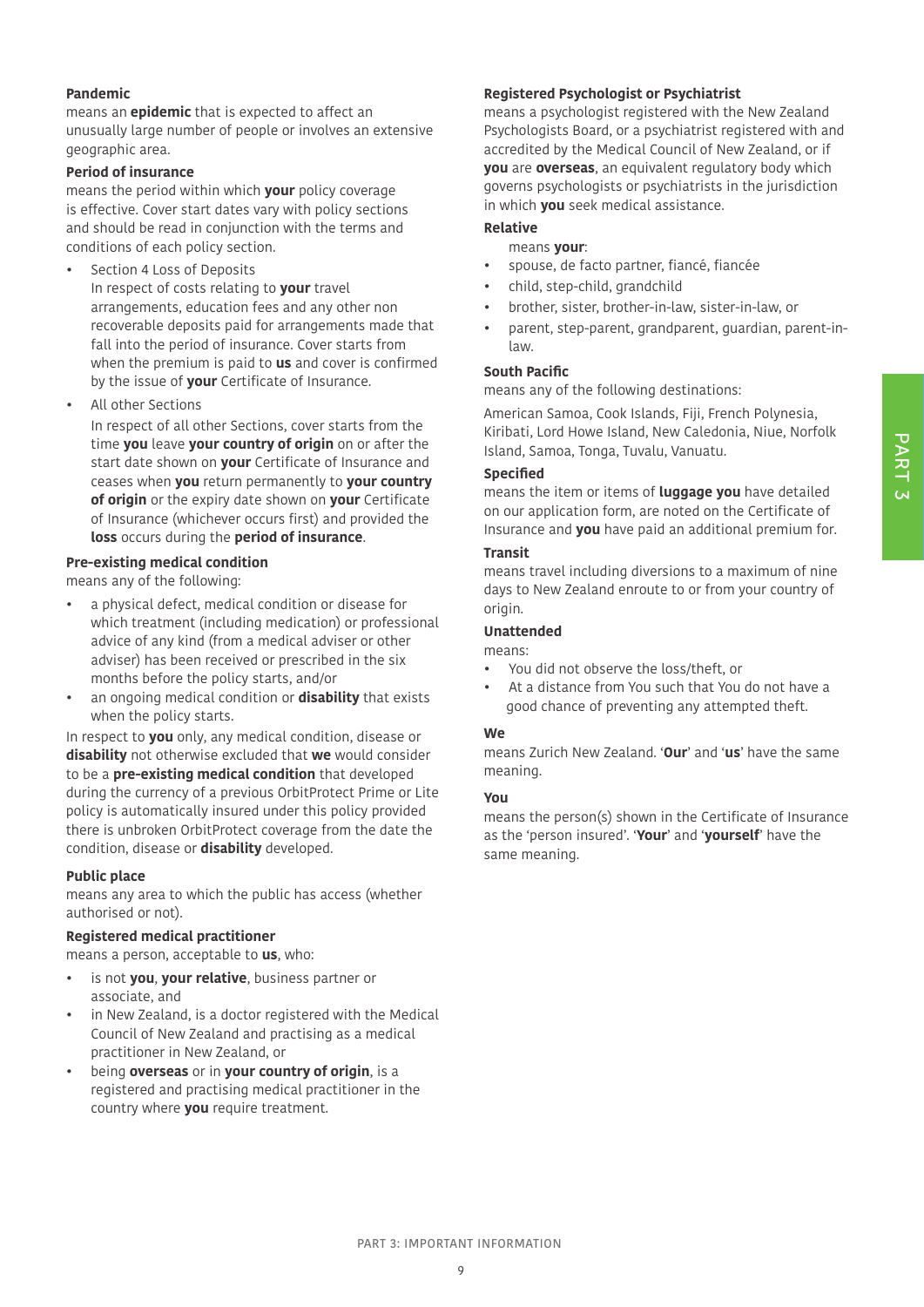## General Conditions

#### 1. Excess

The **excess** is the first amount of a claim **we** will not pay for. An **excess** of \$150 in total applies to any claim arising from a separate event under Section 1 Personal Effects Cover. An **excess** of \$50 in total applies to any claim arising from a separate event under Section 5 Personal Liability Cover.

#### 2. Your general obligations

As well as the specific conditions and obligations explained in the different sections of this policy, there are also general obligations that apply to all sections. These are listed below:

- a. **Your** obligation to meet all conditions and obligations **You** must comply with all the conditions and obligations of this contract. If **you** don't, **we** will not pay **your** claim.
- b. **Your** obligation to tell the truth

**You** must ensure that all statements **you** make on the following forms (or any other statements, declarations or information that **you** supply to support them) are true and correct:

- the application, variation or proposal form, and
- the claim form.
- c. **Your** obligation to avoid **loss** or liability
	- i. **You** must take reasonable care at all times to:
		- make sure that all property covered by this policy is kept safe and protected from possible **loss**, and
		- avoid any **accident** for which **you** could be held legally liable.
	- ii. **You** must not intentionally or recklessly cause **loss**:
		- to any property covered by this policy, or
		- for which **you** could be held legally liable.
	- iii.**You** must not allow or permit anyone else to cause **loss** or liability in any way.

Some sections of this policy can cover other people as well as **you**. To gain the benefit of any cover, they must also meet all the relevant conditions and obligations that **you** are required to meet.

#### 3. Policy limits

Where a sum insured is shown in any section of this policy, that amount is the most **we** will pay under that section. All sums referred to under this policy are in New Zealand dollars.

#### 4. Goods and services tax (GST)

Where any part of this policy specifies any of the following:

- a. sum insured,
- b. **excess**,
- c. sub-limits,
- d. maximum amount payable for any item or type of property, or
- e. maximum amount payable for any type of **loss**, then these amounts include GST and all other taxes.

#### 5. Fraud

**We** are not liable to pay any claim if **you**, or anyone authorised by **you**, use fraudulent means to:

- a. arrange or extend this policy, or
- b. make any claim against the policy

#### 6. Acts of Parliament

Where this policy refers to any Act of Parliament, it includes any regulations and amendments to that Act. It also includes any replacement Act or Regulation.

#### 7. Insurance Law Reform Acts

The conditions, obligations and exclusions shown in this policy are subject to **your** rights under the Insurance Law Reform Acts.

#### 8. New Zealand Jurisdiction

This policy is governed by New Zealand law. Any dispute relating to the policy will be determined by New Zealand Courts only.

#### 9. Claims offset

There is no cover under this policy for any loss or event or liability which, but for this policy, would be or is covered under any other insurance policy, health or medical scheme or Act of Parliament or to the extent that free health care or treatment is readily available in New Zealand or under any reciprocal health agreement between the Government of New Zealand and the Government of any other country or is payable by any other source or a Health Insurance Policy obtained as a condition of **your** entry visa into New Zealand. **We** may, unless prohibited or precluded by any law of any country relevant to the loss or event or liability, however pay the difference between what is payable under the other insurance policy, health or medical scheme or Act of Parliament or reciprocal health agreement or such other source and what **you** would be otherwise entitled to recover under this policy.

#### 10. Terms of cover

The issuing of a policy shall be at **our** sole discretion. **We** may decline to offer cover or choose to offer cover on different terms and conditions, regardless of whether cover has been offered previously.

#### 11. Sanctions regulation

Notwithstanding any other terms or conditions under this policy, **we** shall not be deemed to provide coverage and will not make any payments nor provide any service or benefit to **you** or any other party to the extent that such cover, payment, service, benefit and/or activity of **yours** would violate any applicable trade or economic sanctions, law or regulation.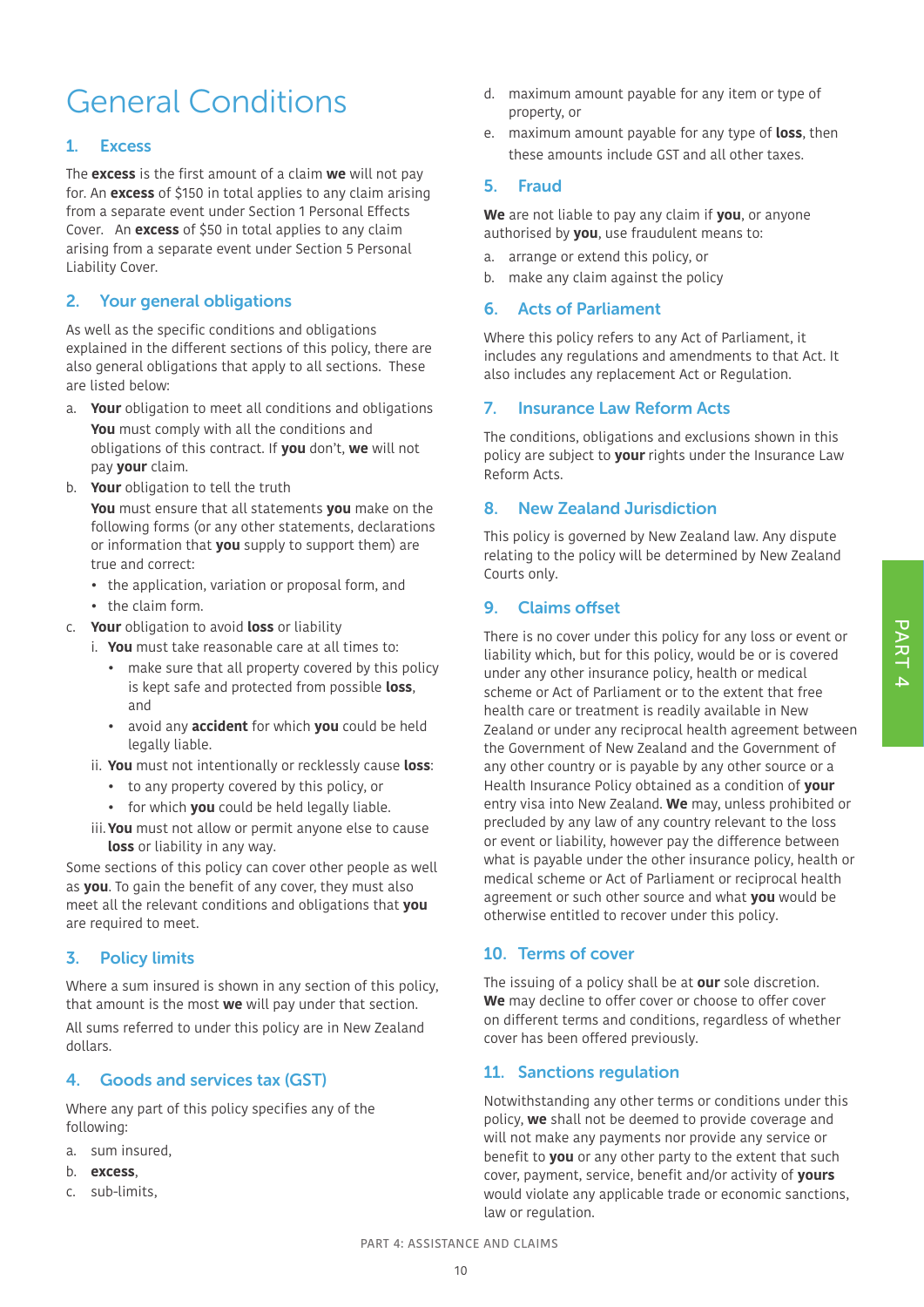## Making a claim on this insurance

#### What you must do first

As soon as **you** are aware of any event that is likely to result in a claim under any section of this policy, **you** must follow all instructions listed below that apply to **you**.

- 1. Contact OrbitProtect on 0800 478 833 or +64 3 434 8151 reverse charge (if overseas) if **you**:
	- a. are going to be hospitalised
	- b. plan to cut short or alter **your** travel arrangements because of any medical condition, or
	- c. have lost all **your luggage** or money.
- 2. Notify OrbitProtect as soon as possible (or at the latest within 21 days of you becoming aware of any incident which gave rise to a claim under this policy).
- 3. Take prompt steps to minimise any **loss** or liability and avoid any further **loss** or liability.
- 4. Report to the police or relevant authorities within 24 hours if **you** suspect that **you** have been the victim of burglary, theft, arson or intentional damage. A written report must be obtained at that time.
- 5. Inform the police or relevant authorities within 24 hours about any **loss** of property. A written report must be obtained at that time.
- 6. Take reasonable steps to obtain details of any other person, property or vehicle involved, and witnesses.
- 7. Lodge a written claim against any person, party, hotel or transport provider that may be legally liable.
- 8. In the case of **injury** within New Zealand covered by the **Injury** Prevention Rehabilitation and Compensation Act 2001, **you** must take all necessary steps to make and follow up a claim with the ACC.
- 9. Obtain an "Irregularity Report" from Transport providers where they are responsible for **your loss** or damage to **your luggage**.

To make a claim under this policy, **you** must then follow the instructions provided under 'The claims process section in this policy.

#### What you must not do

#### **You** must not:

- 1. admit responsibility for any **accident**
- 2. dispose of any property that **you** intend to claim for, or
- 3. say or do anything that may prejudice **our** ability to: a defend any claim made against **you**, or
	- b make recovery from any other person who may be responsible for **your** claim.

#### The claims process

- 1. MAKING A CLAIM
	- To make a claim, **you** must:
	- a. fully complete **our** Claim Form (online at www. orbitprotect.com) as soon as possible
	- b. give **us** free access to examine and assess the claim
	- c. provide any other information or assistance that **we** reasonably request to support **your** claim
	- d. send any letter of demand or court documents that **you** receive relating to the claim to **us** immediately
	- e. provide a statutory declaration to verify the claim (if **we** request it)
	- f. submit to examination under oath by any person **we** nominate (if **we** request it), and
	- g. authorise disclosure to **us** of any personal information about **you** held by any other parties, which is relevant to the claim.

After **you** have made a claim, **we** have the sole right to act in **your** name and on **your** behalf to negotiate, defend or settle any liability. If **we** do this, it will be at **our** expense.

**We** may decide at any time to pay **you**:

- the total sum insured under 'Section 5 Personal Liability Cover', or
- any lesser amount for which a claim against **you** can be settled as full settlement of any claim under that Section.

If **we** do this, **we** have no further liability to **you**, except for any legal costs **you** have incurred up to the time of **our** payment.

2. ONCE THE CLAIM IS ACCEPTED

After **we** have received a claim under this policy, **we** have the right to take over (in full) any legal rights of recovery **you** have. If **we** do this, **we** may exercise these rights for **our** own benefit, and at **our** own expense, and **you** must fully cooperate to allow **us** to do this.

If any lost or stolen property for which **we** have paid a claim is later found or recovered, **you** must:

- tell **us** immediately, and
- return the property to **us** if **we** request it.

**We** have the right to keep any property for which **we** have paid a claim, including any proceeds of its sale.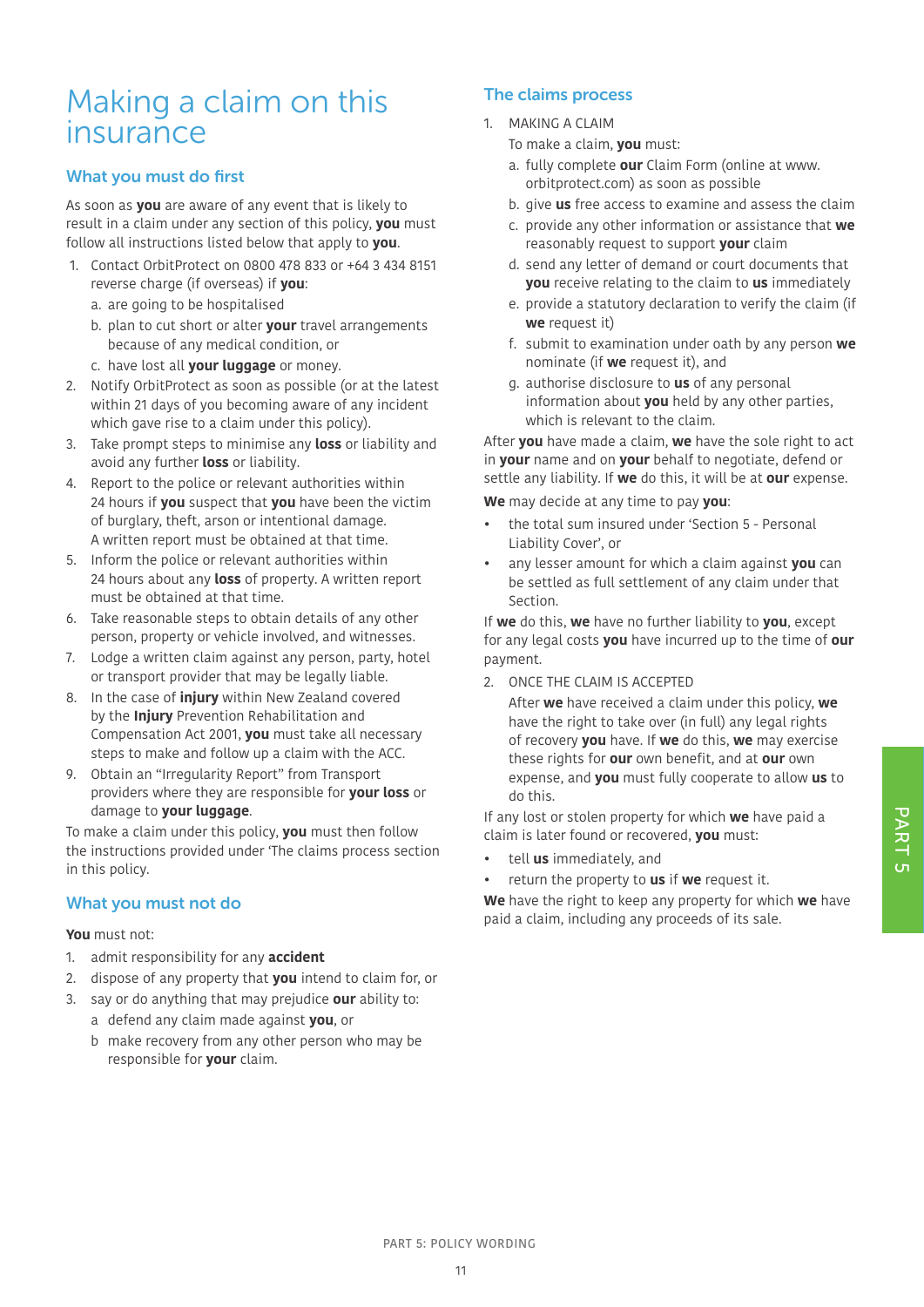## The Benefits

#### SECTION 1: PERSONAL EFFECTS COVER

An **excess** of \$150 in total applies to this section for any claim arising from a separate event.

#### **1.1 Luggage**

If **your luggage** suffers **accidental loss** during the **period of insurance we** will pay:

- a. up to a maximum of \$3,000 per item, set or pair of items that are not **specified**, and up to \$10,000 in total for all items that are not **specified**, and
- b. up to a maximum of \$10,000 per item, set or pair of items that are **specified**, and up to \$30,000 for the total of all **specified** items as specified on **your** Certificate of Insurance.

**We** will at **our** option:

- i. repair it
- ii. replace it, or
- iii. pay **you** an amount that covers **your loss** (taking into account depreciation and wear and tear for clothing or footwear more than one year old).

#### **1.2 Personal Documents**

**We** will pay **you** up to \$3,000 to cover the non-recoverable cost of replacing personal documents (including credit cards) that are:

- a. stolen or suffer **accidental loss**, or
- b. used by an unauthorised person during the **period of insurance**.

#### **1.3 Personal Money**

**We** will pay up to \$1,000 to cover the theft or **accidental loss** during the **period of insurance** of **your** personal money, including

- a. bank notes
- b. coins, or
- c. monetary vouchers used for the journey.

WHAT **WE** WILL NOT PAY FOR UNDER SECTION 1 Also refer to General exclusions page 18. Policy conditions page 10-11.

**We** will not pay for:

- 1. the electrical or mechanical breakdown of any article.
- 2. for the scratching or breakage of:
	- a. fragile articles
	- b. brittle articles, or
	- c. electronic components

unless the scratching or breakage is caused by a collision involving a vehicle in which **you** are travelling. (Note: this exclusion does not apply to spectacle lenses, binoculars, computers, mobile phones and photographic or video equipment.)

- 3. wear and tear, deterioration, or **loss** caused by:
	- a atmospheric or climatic conditions
	- b any process of cleaning, repairing, restoring or altering, or
	- c faulty workmanship.
- 4. the **loss** or theft of **luggage** that **you** leave **unattended** in a **public place** or any place to which the public has access.
- 5. the theft of **luggage** from an unlocked vehicle
- 6. the **loss** of a bicycle or sports equipment whilst in use
- 7. **loss**, theft or damage of drones (including attached and unattached accessories) whilst in use.
- 8. more than \$1,500 per item, set or pair of items to a maximum of \$10,000 in total for **luggage** that is left in a locked but **unattended** vehicle.
- 9. unaccompanied **luggage** or **luggage** that is shipped under any air, road, marine or postal freight contract.
- 10. tools of trade, or travellers samples used for business.
- 11. the **loss** in value or shortage of money caused by mistakes or omissions by any person or currency fluctuation.
- 12. any **loss** of bullion.
- 13. the unauthorised use of credit cards where the personal identification number (PIN) has been used to access funds.
- 14. the **loss** or theft of personal money or personal documents (including bank notes, coins, monetary vouchers and credit cards) if at the time of **loss** they are not:
	- a. under **your** personal supervision from your person
	- b. in **your** securely locked place of residence or study within New Zealand, or
	- c. contained in a securely locked safe or strong room while **you** are travelling outside New Zealand.
- 15. for any loss or damage caused by or attributed to the act of **cheating** by any person.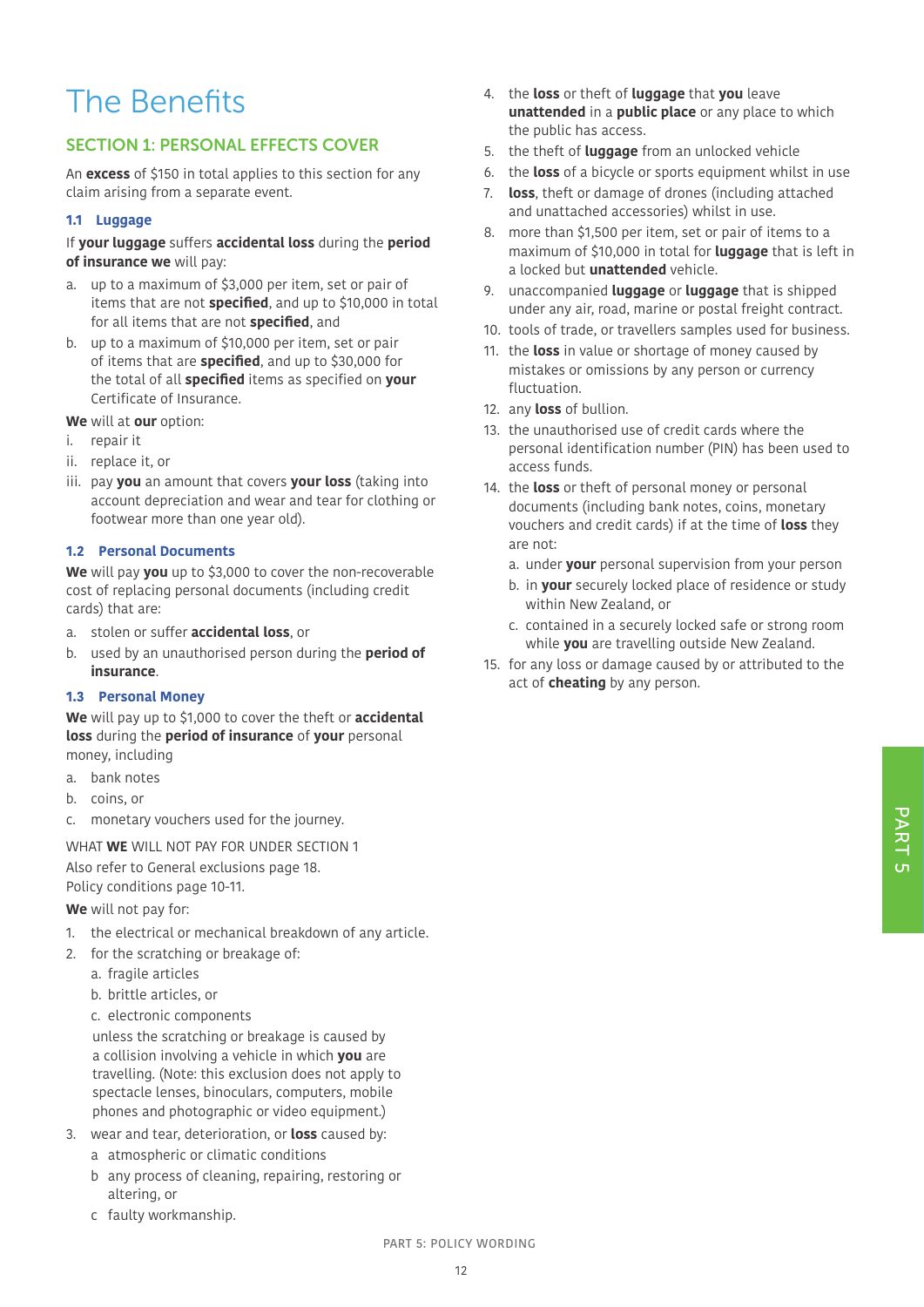#### SECTION 2: MEDICAL COVER

#### **2.1 Medical expenses**

**We** will pay for **your** medical expenses (including ambulance, hospital, surgical and medical treatment fees) provided that:

- a. **you** incur the expenses as a result of becoming **disabled** by **accidental injury** or **illness**
- b. the **injury** or **illness** occurs or first arises during the **period of insurance**, and
- c. **you** incur the expense within 12 months of the date of **disablement**.

#### **2.2 Alternative medical treatment**

**We** will pay up to a maximum total amount of \$300 per annum for treatment in New Zealand by an **alternative medical provider** if the treatment is recommended by a **registered medical practitioner**.

#### **2.3 Travel/accommodation costs for people other than you**

If **you** become **disabled** while in New Zealand or **overseas** during the **period of insurance** and are hospitalised, **we** will pay the travel and/or living expenses of up to two persons to travel to and/or stay with **you** while **you** are hospitalised provided that:

- a. **you** do not become **disabled** in **your country of origin**
- b. person(s) who travel(s) to/stay(s) with **you** is **your** spouse, **your** travelling companion(s) or other nominated person(s) who have been approved by **us**
- c. a **registered medical practitioner** provides written advice that it is necessary for someone to be with **you**
- d. the expenses of person(s) who travel(s) to and/or stay(s) with **you** is/are of the same standard or fare class as those originally utilised by **you** for **your** trip (unless **we** agree in writing to a fare upgrade)
- e. the maximum benefit payable does not exceed \$100,000
- f. the maximum living expenses benefit while in New Zealand is \$250 per day, and \$5,000 in total, and
- g. the expenses don't include any costs incurred once **you** have returned to **your country of origin**.

#### **2.4 Home nursing care whilst disabled**

**We** will pay up to \$50,000 for the cost of care provided by a registered nurse (if this has been recommended by a **registered medical practitioner**) immediately following **your** discharge from a hospital after having had treatment covered by **us**.

#### **2.5 ACC payments in New Zealand**

If **you** suffer an **injury** while in New Zealand **you** must first apply to ACC (Accident Compensation Corporation) for treatment. Where **your** costs are not fully met by ACC **we** may top up any payments to meet **your** incurred costs. However, **we** will not make any payments where **you** do not take all reasonable steps to pursue **your** claim through ACC. Where ACC provides cover for an **injury**, **you** must obtain their prior approval for the provision for treatment in hospital.

If **we** accept **your** claim **we** will pay the difference between what **you** are entitled to recover from ACC and what **you** are covered for under this policy.

If **your** claim is declined by ACC in all or in part, **we** may at **our** discretion pay **you** for the incurred cost of treatment that are covered under this policy provided **you** give **us** all necessary documentation showing that **your** claim has been declined, and any other relevant documentation from ACC.

#### **2.6 Your extra travel/accommodation expenses**

If **you** become **disabled overseas** during the **period of insurance**, **we** will pay for **your** additional travel and/ or accommodation expenses while **you** are **disabled**, provided that the expenses:

- a. are a reasonable amount
- b. are of the same standard or fare class as those originally selected by **you** for **your** trip (unless **we** agree to a fare upgrade in writing), and
- c. don't include any costs that **you** incur:
	- i. resuming **your** journey
		- ii. after **you** have resumed **your** journey, or
		- iii.once **you** have returned to New Zealand or returned to **your country of origin**
- d. the maximum benefit payable does not exceed \$30,000

#### **2.7 Evacuation/return home**

If **you** become **disabled** while in New Zealand or **overseas**, during the **period of insurance** and request to be evacuated to another location (including another country) to receive medical treatment, **we** will pay:

- a. the actual and reasonable evacuation transport and travel expenses, and
- b. up to \$20,000 for **your** reasonable, necessary continuing medical costs incurred as a direct result of the medical event causing **your disablement**, for a period of up to 12 months.

The following conditions must be met under Section 2.7:

- 1. **You**, or someone acting on **your** behalf, must contact **us**, so **we** can assess **your** medical reasons and decide if it is medically necessary for **you** to be repatriated/ evacuated.
- 2. The decision to evacuate or return is made by **us**.
- 3. If **we** agree that it is medically necessary to repatriate/ evacuate **you**, **we** will decide:
	- a. the destination that **you** return or evacuate to
	- b. the method and route of **your** repatriation, taking into account **your** original travel itinerary and medical requirements.
- 4. The **registered medical practitioner** who attends **you** at the time of the **disablement** provides written advice that the return or evacuation is medically necessary and that **you** are fit to travel.
- 5. The travelling expenses that **you** incur are of the same standard or fare class as those originally selected by **you** for **your** trip (unless **we** agree to a fare upgrade in writing).
- 6. **You** already have a return ticket between New Zealand and **your country of origin**.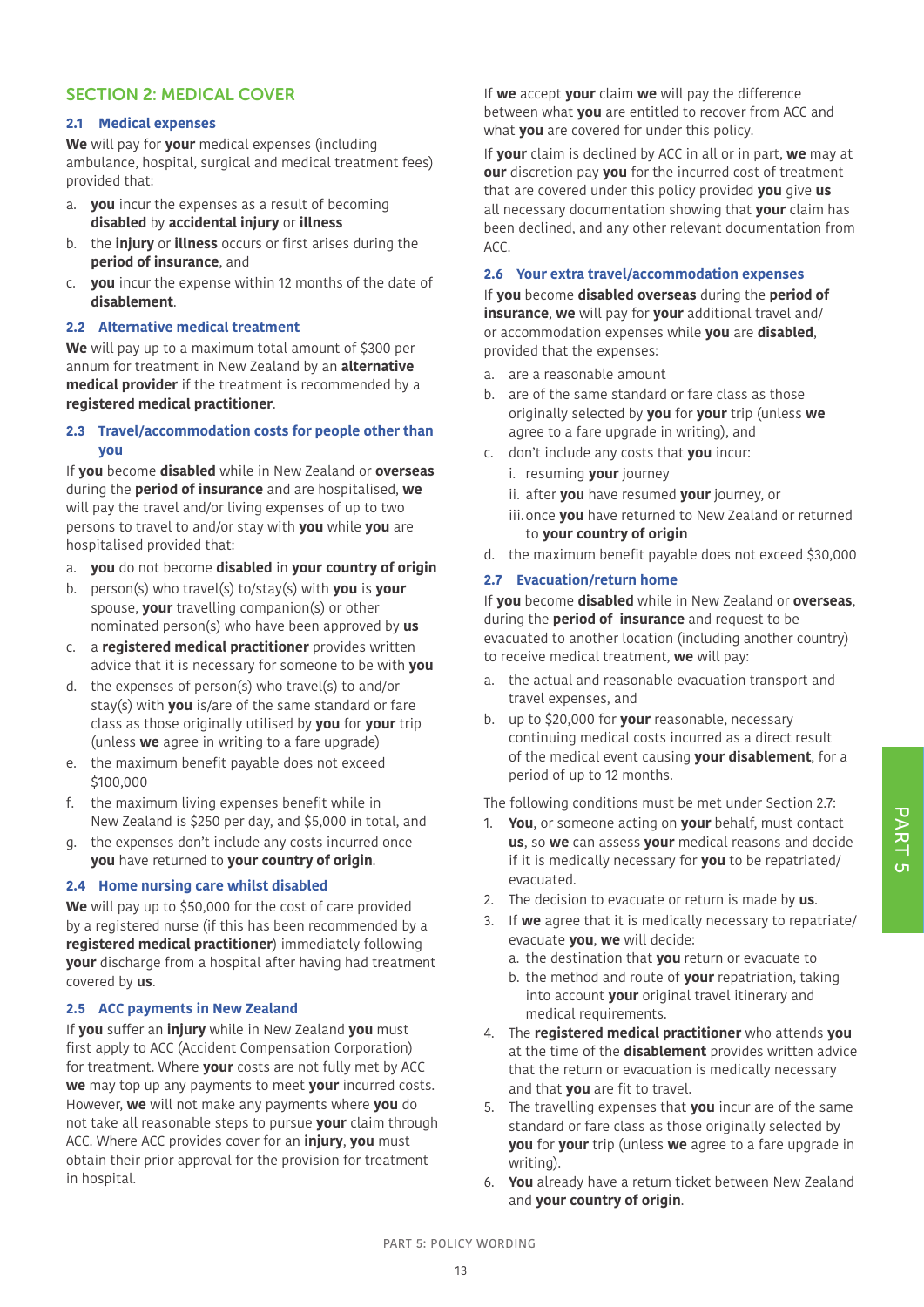#### **2.8 Return to New Zealand cover**

If **you** wish to resume **your** original trip to New Zealand following a valid claim under Section 2.7 (directly above), **we** will pay the reasonable additional costs of airfares to return **you** to the position **you** were in at the time in New Zealand prior to **your** claim, provided the following conditions are met:

- a. **Your** expatriation must take place within six months of the date of **loss** recorded on **your** claim for Section 2.7.
- b. At least 50% or 15 days of the original **period of insurance**, whichever is the greater, was remaining when the event that necessitated **your** return occurred.

#### **2.9 Funeral and cremation**

Should **your** death occur in New Zealand or **overseas**, but not in **your country of origin**, during the **period of insurance, we** will pay up to \$100,000 to cover:

- a. **your overseas** or New Zealand funeral or cremation costs, or
- b. the cost of returning **your** remains to **your country of origin**, including the reasonable travel costs of up to two people to accompany **your** remains back to **your country of origin**.

#### **2.10 Cash in hospital**

If **you** are hospitalised **overseas** or in New Zealand, **we** will pay **you** \$100 for every 24 hours **you** are in hospital (up to a maximum of \$3,000 in New Zealand and \$10,000 if **overseas**), provided that **you** are hospitalised:

- a. because of a **disablement** that occurs or first arises during the **period of insurance**, and
- b. for at least 24 hours.

This money will be paid directly to **you**.

#### **2.11 Accidental death**

**We** will pay **your** estate \$50,000 (if **you** are aged 16 years or over) or \$10,000 (if **you** are aged under 16 years) if **you** sustain an **injury** that results in **your** death provided that:

- a. **your** death occurs within 12 months of the **injury** being sustained
- b. the **injury** occurs during the **period of insurance**, and
- c. the **injury** was sustained while in New Zealand or travelling **overseas**.

#### **2.12 Search and rescue**

If **you** go missing in New Zealand or **overseas**, as a result of natural disaster or whilst undertaking an outdoor recreational activity during the **period of insurance**, **we** will contribute up to \$10,000 towards the cost of a private search for **you**, provided that:

- a. **your** next of kin asks for the search
- b. the search is approved by the local authorities, and
- c. the search begins within 72 hours of the official notification that **you** are missing.

#### **2.13 Emergency dental care**

**We** will pay up to \$500 for **your** reasonable emergency dental treatment costs to **your** natural teeth, performed by a dentist providing these costs are incurred due to seeking treatment for:

- a. relief from sudden and acute pain by the application of antibiotics, temporary dressings (being dressings intended to last about six to eight weeks) or extraction, or
- b. **injury** to **your** teeth **overseas** (not in New Zealand). If a dental **injury** occurred in New Zealand and is covered by ACC (Accident Compensation Corporation), the \$500 limit is increased to \$1,500.

**We** do not pay for the extraction of:

- a. wisdom teeth, or
- b. baby teeth (primary teeth).

#### **2.14 Optical treatment**

**We** will pay up to a maximum of \$250 for optical treatment, including the cost of prescription lenses and frames, if during the **period of insurance your** vision changes and **you** require optical aids.

**We** do not pay for routine replacement of disposable contact lenses, or replacement frames if **you** already wear glasses and need new lenses due to vision change.

#### **2.15 Mental illness**

**We** will pay up to a maximum of \$20,000 for the medical treatment of depression, anxiety, mental or nervous disorders referred to and diagnosed by a **registered psychologist or psychiatrist**.

WHAT **WE** WILL NOT PAY FOR UNDER SECTION 2 Also refer to: General exclusions page 18. Policy conditions page 10-11.

**We** will not provide you with cover:

- 1. if **you** travel against medical advice.
- 2. if **you** travel for the purpose of obtaining medical treatment.
- 3. for ongoing medical costs in excess of \$20,000 if **you** become **disabled** but decide not to return to **your country of origin**, when **our** medical advisors believe it is safe for **you** to do so.
- 4. if **you** take any action contrary to the advice of a **registered medical practitioner** who attends **you** if **you** become **disabled**.
- 5. for any ongoing maintenance treatment of **preexisting medical conditions** whether or not the condition has been approved and noted on the policy.
- 6. for physiotherapy therapy to treat a **disablement**, unless this is recommended in writing by the treating **registered medical practitioner**.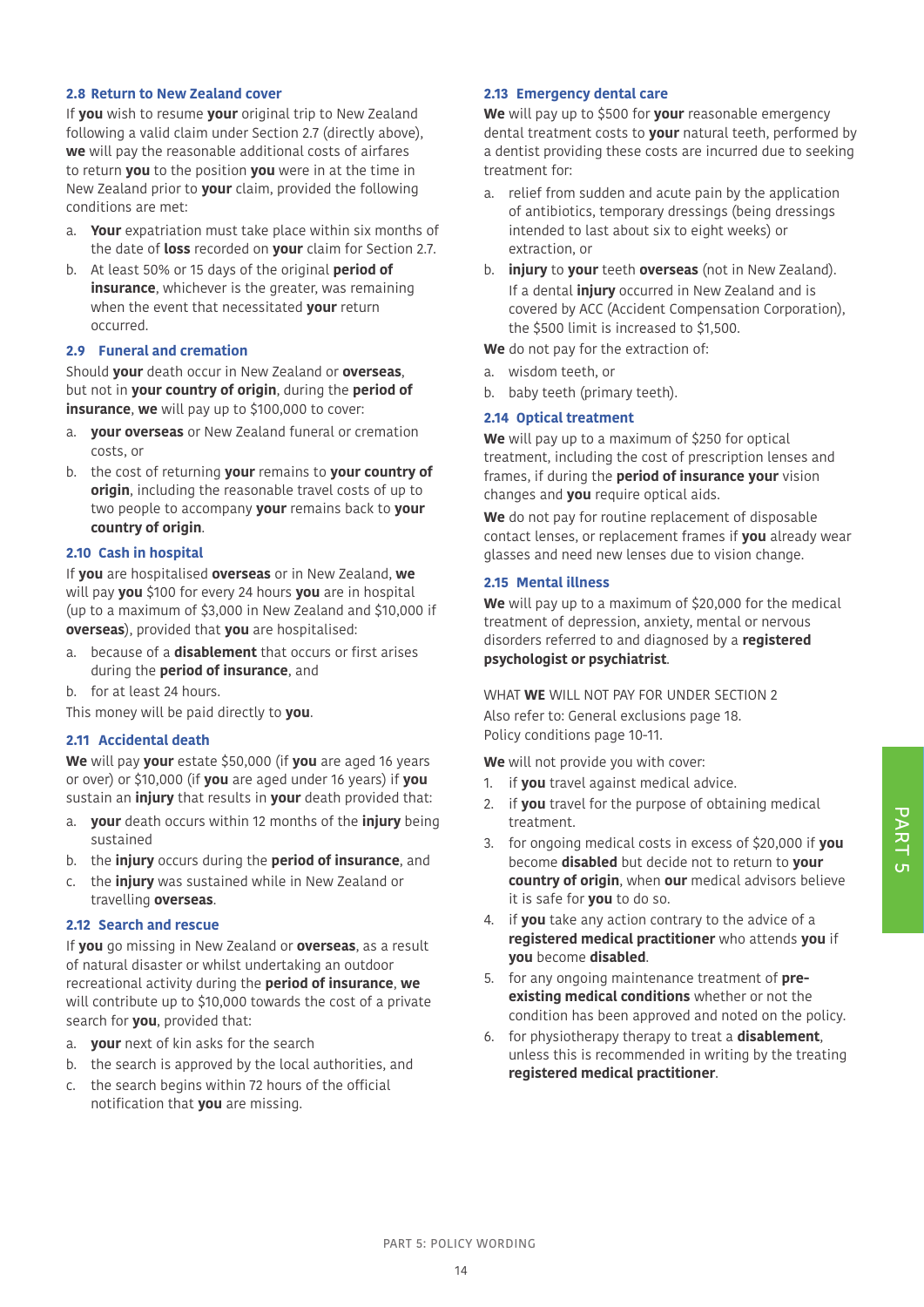- 7. for any medical, hospital or dental treatment provided to **you** in **your country of origin** unless this treatment is provided after **you** have been medically evacuated and the costs are approved by **us** in writing (and then for an amount not exceeding \$20,000), or unless **you** have temporarily returned to **your country of origin** for less than 90 days and are **disabled** by **injury** or **illness** occurring in **your country of origin**, during the **period of insurance** (and then for an amount not exceeding \$200,000).
- 8. for cosmetic treatment or surgery.
- 9. for cosmetic treatment or surgery.
- 10. if **you** elect not to follow the rehabilitation plan provided by **us**.

#### SECTION 3: DISRUPTED TRAVEL COVER

#### **3.1 Accommodation/travel cover**

**We** will pay up to \$10,000 for any reasonable, unexpected accommodation, meals and/or travel expenses **you** incur **overseas** because of the following disruptions, provided that they occur during the **period of insurance**:

- a. **Your** carrier cancels, cuts short, delays, or diverts a scheduled service because of riot, strike, civil commotion, hijack, natural disaster, collision or severe weather conditions.
- b. **You** lose **your** passport or travel documents.
- c. **You** innocently or unknowingly breach any quarantine regulation.
- d. **Your** carrier is involved in a railway, motor vehicle, marine or aircraft accident, and the carrier provides written evidence of this.
- e. **Your** travelling companion becomes **disabled**.

#### **3.2 Hijack allowance**

If the public transport on which **you** are travelling is seized both forcibly and violently during the **period of insurance** for the purpose of theft, extortion, propaganda or other illegal reason, **we** will pay **you** a distress allowance of \$500 every 24 hours spent detained, up to a total amount of \$10,000.

#### **3.3 Early return home**

If **you** must return to **your country of origin** because of any of the following events, **we** will pay up to \$100,000 for **your** reasonable, additional travel costs, provided that the event occurs during the **period of insurance**:

- a The unexpected death or sudden **disablement** of a close **relative** who lives in, and is a permanent resident of, **your country of origin**, provided such person is 70 years of age or less.
- b The educational course **you** are enrolled in within New Zealand is unforeseeably terminated for reasons outside **your** control and no reasonable alternative course is available in New Zealand.

#### **3.4 Missed connection**

**We** will pay up to \$10,000 to connect **you** with **your**  scheduled transport if **you** miss a pre-booked connection because **your** prepaid scheduled transport is cancelled, delayed or rerouted by **accidental** circumstances beyond **your** control, within 24 hours of the scheduled departure time, and during the **period of insurance**.

**We** will pay whichever of a) or b) below minimises the overall amount claimable under this policy:

- a. i. the reasonable additional public transport costs (at the same fare class as originally booked) **you** incur to arrive in time to catch the pre-booked connection, and
	- ii. the cost of the unused prepaid connection less any refund or credit **you** are entitled to from the supplier of that connection, or
- b. i. the reasonable additional public transport costs (at the same fare class as originally booked) incurred because **you** missed the pre-booked connection, and
	- ii. the cost of the missed pre-booked connection if it cannot be amended, less any refund or credit **you** are entitled to from the supplier of that connection.

#### **3.5 Legal costs**

**We** will pay up to \$10,000 to cover legal costs **you** incur because of:

- a. false arrest by any government or foreign power, or
- b. wrongful detention by any government or foreign power during the **period of insurance**, provided that this does not occur in **your country of origin**.

#### **3.6 Travel delay**

If **your** prebooked, prepaid transport is temporarily delayed during the **period of insurance** and at **your** point of departure in **your country of origin** and/or on **your** outward journey from New Zealand to **your country of origin** for at least 6 hours due to an **accidental** circumstance outside **your** control, **we** will reimburse **you**:

- a. the reasonable meal and additional accommodation (room rate only) expenses **you** incur, or
- b. the reasonable meal expenses and the cost of the unused, prepaid accommodation (if **you** have to pay for new accommodation) less any refund **you** are entitled to from the supplier of the original accommodation.

**Our** reimbursement will be up to \$400. **We** will also reimburse up to these limits again for each full 24 hour period that the delay continues beyond the initial 6 hour delay. The maximum benefit limit for this sub-section is \$3,000.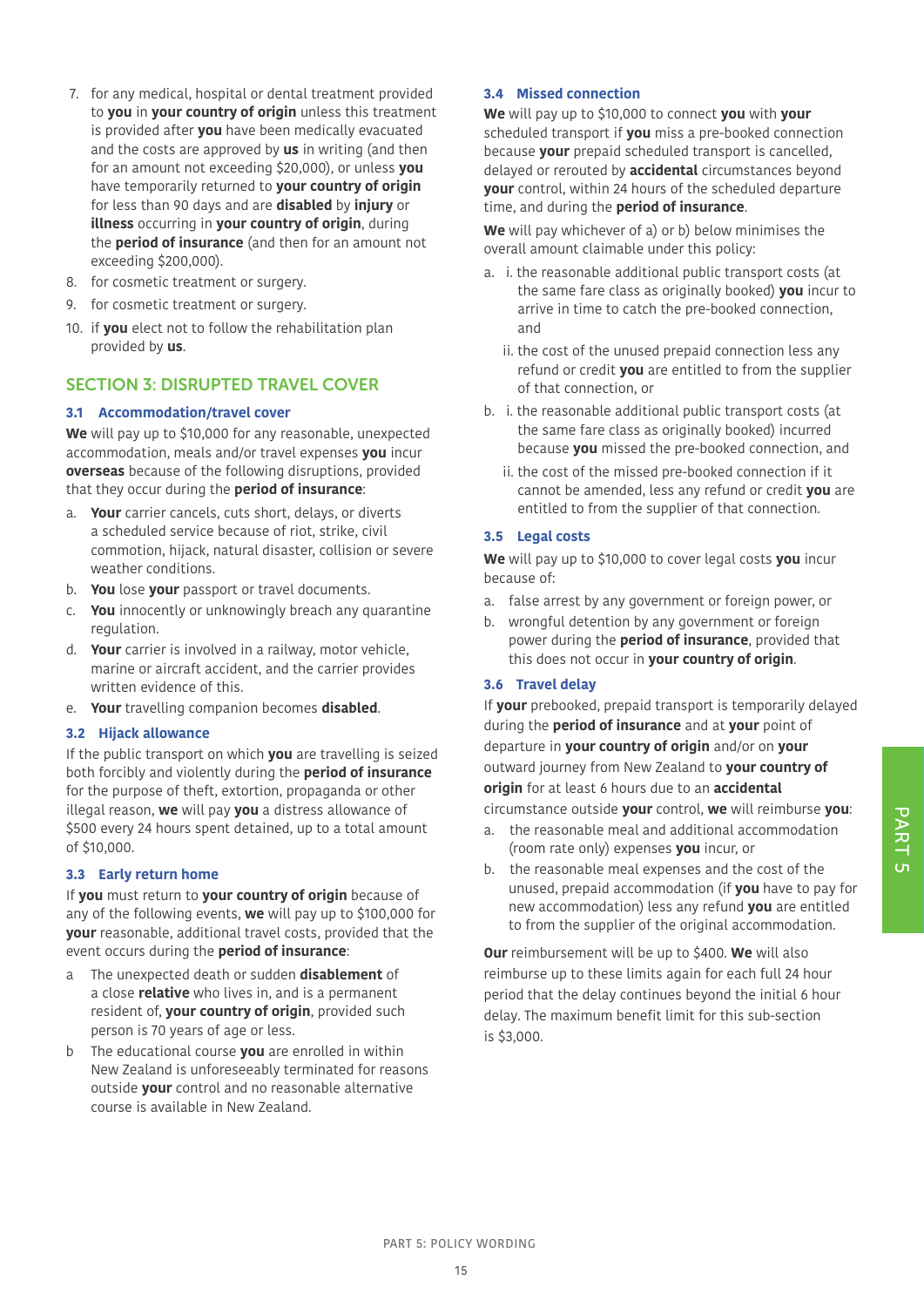#### **3.7 Clothing and toiletries**

If when travelling **overseas you** need to purchase essential items of clothing and toiletries because **your** total **luggage** has been delayed, misdirected or temporarily misplaced by a carrier during the **period of insurance** for more than six continuous hours, **we** will pay **you** up to \$200, provided **you** supply written confirmation from the carrier responsible for the delay and provide receipts for the essential clothing and toiletries **you** purchase.

#### SECTION 4: LOSS OF DEPOSITS

**We** will reimburse **you** up to \$100,000 the non-refundable, unused portion of travel, accommodation, educational fees or other deposits paid for in advance by **you** if **you** are unable to undertake **overseas** travel or need to cancel **your** study in New Zealand during the **period of insurance** because:

- a. of the unforeseen death or serious **disablement** by **injury** or **illness** of a **relative** aged 70 years or less happening after **you** have left **your country of origin**
- b. **you** suffer **accidental injury** or **illness**, or
- c. of any other unforeseen circumstance that is not excluded elsewhere in this policy and that is outside of **your** control.

#### WHAT **WE** WILL NOT PAY FOR UNDER SECTION 4 Also refer to: General exclusions page 18. Policy conditions page 10-11.

**We** will not cover any losses **you** incur if **your** journey is cancelled because of the following reasons:

- 1. The **financial failure** of any of the following:
	- a. travel agent, travel wholesaler, booking agent
	- b. tour organiser
	- c. airline or other transport provider
	- d. car rental agency
	- e. accommodation provider
	- f. tour or cruise operator, or

#### g. **your eligible education provider**.

This exclusion extends to include the **financial failure**  of any person, company or organisation with whom any of the above deal with.

- 2. Any act or omission by a travel agent.
- 3. Delays caused by carriers or rescheduling.
- 4. Prohibition or regulation by any government.
- 5. Any business, financial or contractual obligations.
- 6. A request of any **relative**.
- 7. **Your** change of plans or decision not to travel or take up any pre-booked education study course.

#### SECTION 5: PERSONAL LIABILITY COVER

An **excess** of \$50 in total applies to this section for any any claim arising from a separate event.

#### **5.1 Death, injury and loss of property**

**We** will pay all sums that **you** are legally liable to pay as compensation for an **accidental**:

- a. death
- b. **injury**, and/or
- c. **loss** of property that occurs while **you** are in New Zealand or **overseas** during the **period of insurance**.

The maximum amount **we** will pay is \$2,500,000.

#### **5.2 Legal costs**

Where there is cover under Section 5.1 above, **we** will pay:

- a. all legal costs awarded to any claimant against **you**, and
- b. any other reasonable legal defence costs that **you** incur up to \$2,500,000.

The maximum sum insured **we** will pay in Section 5.1 and Section 5.2 is \$2,500,000 in total.

WHAT **WE** WILL NOT PAY FOR UNDER SECTION 5

Also refer to: General exclusions page 18. Policy conditions page 10-11.

**We** will not pay any damages, compensation or legal costs for any liability arising from or connected with:

- 1. the death, **injury**, or **illness** of **you** or any member of **your** family, or any person employed by **you** or **your relative**.
- 2. the **loss** of property that is owned by **you** or any member of **your** family, or any person employed by **you** or **your relative**.
- 3. the **loss** of any property that is in **your** custody or control, unless it is property owned by **your eligible education provider** or **your** landlord or homestay and then limited to \$500,000.
- 4. any agreement **you** enter into, unless **you** would have been liable anyway, even without the agreement.
- 5. the ownership, possession or operation (whether by **you**, any member of **your** family, or any person employed by **you**) of any mechanically propelled vehicle (other than a bicycle), aircraft, drone, firearm or watercraft.
- 6. any land or building that is owned by **you** or any member of **your** family, or any person employed by **you.**
- 7. **your** business, trade or profession, including professional advice given by **you**, or any person employed by **you**.
- 8. seepage, pollution or contamination.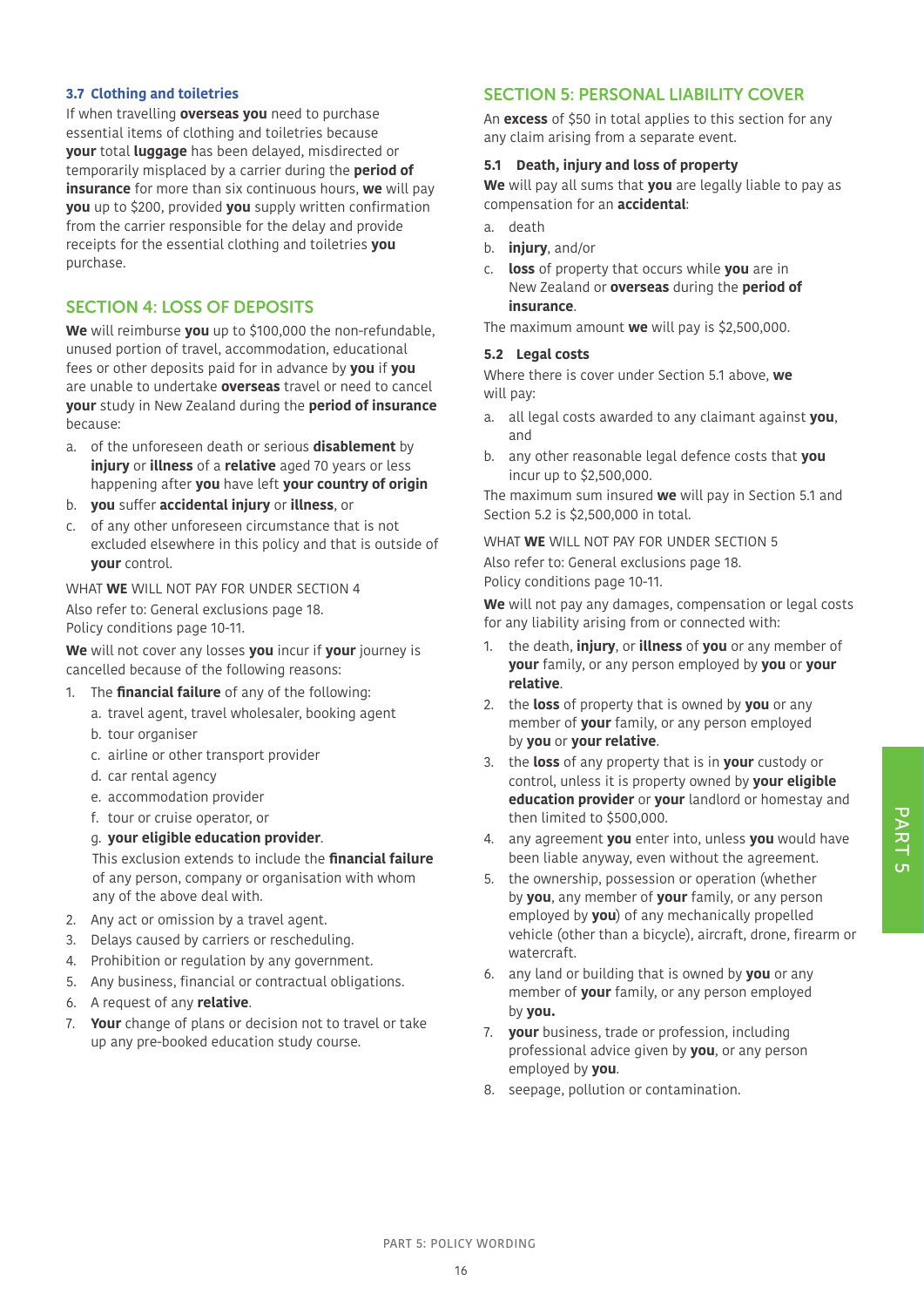In addition there is no cover for:

- 9. judgements given by a Court outside New Zealand, unless the Court is in the **overseas** country where the **accident** giving rise to the liability occurs
- 10. liability that **you** agree to, unless that liability would have been established even if **you** had not agreed to it, or
- 11. liability involving punitive, exemplary or aggravated damages or any fine or penalty.

#### SECTION 6: KIDNAP AND RANSOM

If **you** are kidnapped during the **period of insurance we** will:

- 1. reimburse **you**, or **your** legal representative, for any ransom monies paid or are called upon to pay (after any recoveries that may be made are taken into account)
- 2. reimburse **you**, or **your** legal representative, for any reasonable expenses necessarily incurred (with **our** prior consent) to investigate or negotiate a ransom demand, or to recover **you**, and
- 3. reimburse **you**, or **your** legal representative, for interest payable on money borrowed from a financial institution to pay a ransom demand (up to a maximum of 2% above the Bank of New Zealand's maximum overdraft rate, and for a maximum period of 30 days before the ransom is paid and/or five standard working days after **you** receive settlement from **us**),

PROVIDED THAT:

- 4. the maximum payable by **us** for ransom monies, incurred expenses and interest on money borrowed shall not exceed \$50,000
- 5. the kidnapping does not occur in:
	- a. **your country of origin**, or
	- b. in an "Avoid non-essential travel" area or "Do not travel" area as listed on the Safe Travel website (safetravel.govt.nz)
- 6. following **your** reported kidnapping, **your** legal representative makes every reasonable effort to:
	- a. positively determine that **you** have been kidnapped, and
	- b. record the serial numbers of any currency paid to secure **your** release, and
- 7. once **your** legal representative believes **you** have been kidnapped, they:
	- a. give **us** immediate oral and written notice, and
	- b. notify the law enforcement agency responsible for the area where the kidnapping took place of the ransom demand before they pay any ransom monies, and they fully comply with the law enforcement agency's recommendations and instructions.

#### **Special conditions applying to Section 6**

The following special conditions apply:

- 1. **You** must keep this insurance cover confidential.
- 2. No cover is provided if **you** have previously had this type of insurance declined, cancelled or issued with special conditions, or if **you** have previously been the subject of an extortion demand, kidnapping or attempted kidnapping.
- 3. Under no circumstances will **we** act as an intermediary or negotiator for **you**, nor will **we** offer advice on dealing with the kidnapper.
- 4. No claim will be accepted unless the ransom monies demanded have been paid (either in full or in part).
- 5. If investigation establishes collusion or fraud by **you**, **you** must reimburse **us** for any payment **we** have made under this Section.
- 6. 'kidnapping' and 'ransom' are defined as follows:
	- a. kidnapping means the illegal seizing, detaining or carrying away, by force or fraud, of **you**, for the purpose of demanding ransom monies to secure **your** release, and
	- b. ransom monies means the net monetary **loss** that **you** or **your** legal representative will incur if cash, goods, services or property are delivered to secure **your** release from the kidnapper.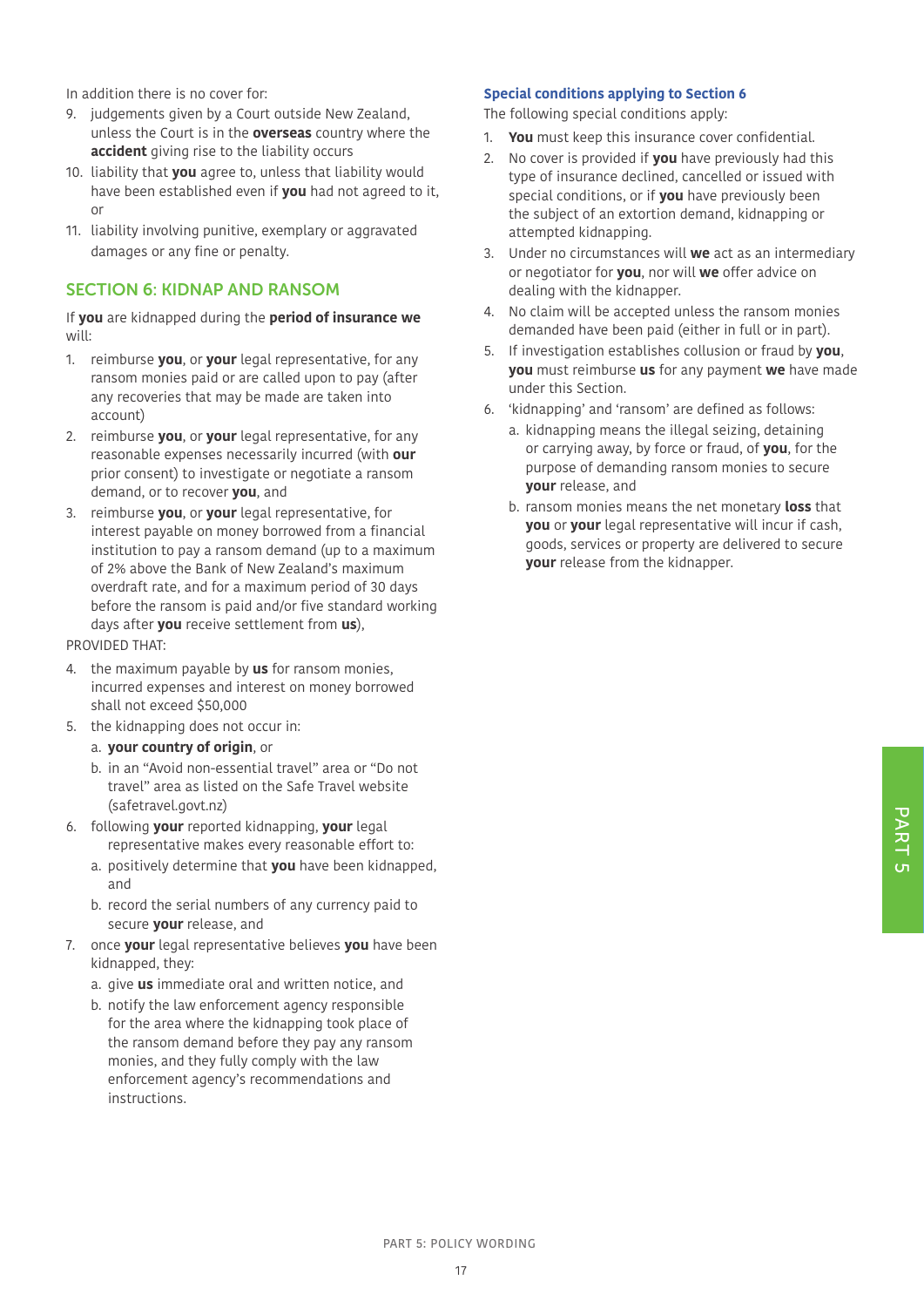## General exclusions applying to this policy

 The following exclusions (things that are not covered) apply to all sections of the policy. They are in addition to the specific exclusions shown in each section.

**We** will not pay claims that arise directly or indirectly from any of the following events, actions or situations:

- 1. **Pre-existing medical conditions**, unless **you** apply for cover of a **pre-existing medical condition**, and **our** approval number is noted on **your** Certificate of Insurance. **You** can only apply for cover for **pre-existing medical conditions** for **yourself**. This exclusion will not be removed from **your** policy, as it remains in force for all other persons (including **relatives** and business partners).
- 2. Claims directly or indirectly arising from: a) pregnancy of **you** or any other person on or after the start of the 21st week of pregnancy, or
	- b) pregnancy of **you** or any other person where the problem arising is not an unexpected serious medical complication.
- 3. Claims directly or indirectly arising from childbirth or the health of a newborn child whatever the proximate cause of the claim is. This exclusion applies irrespective of the stage of pregnancy at which the child is born.
- 4. **Your** failure to act in a responsible manner and take all reasonable efforts to:
	- a. safeguard **your** property
	- b. avoid **accidental injury**
	- c. minimise any claim under this policy, and
	- d. avoid a claim under this policy by heeding a warning communicated by the general mass media about an intended strike, riot or civil commotion.
- 5. Motorcycling, unless:
	- a. the engine capacity is 200 cc or less
	- b. whilst in control of a motorcycle or moped **you** hold a current motorcycle licence that is recognised in New Zealand
	- c. whilst **you** are a pillion passenger the driver holds a current motorcycle licence that is recognised in New Zealand
	- d. **you** are wearing a helmet
	- e. **you** are not participating in a professional capacity
	- f. **you** are not racing, and
	- g. **you** are not participating in motocross.
- 6. Sporting activities undertaken professionally.
- 7. Diving, involving the use of any artificial breathing apparatus, unless **you**:
	- a. hold an open water diving certificte/licence, or
	- b. are under the direct supervision of a qualified diving instructor.
- 8. Travelling in or through the air, other than as a passenger of a fully licensed passenger carrying aircraft operated by an airline or air-charter company,

unless the air travel is required as part of the training for **your** course of study.

- 9. Mountaineering or rock climbing (but not hiking), or pot holing, which requires the use of climbing equipment, or involves abseiling.
- 10. Ocean yachting or blackwater rafting.
- 11. Skiing or snowboarding outside designated ski field areas, or in areas within designated ski fields that are closed because of adverse conditions.
- 12. Manual employment while in New Zealand or **overseas** unless **we** have given **our** approval in writing. **We** give **our** approval to **you** in respect to employment **you** undertake in New Zealand for the following work categories:
	- a. retail
	- b. accommodation
	- c. pubs, taverns and bars
	- d. cafes and restaurants, and/or
	- e. horticulture.
- 13. Any claims directly or indirectly arising from **you** having elective medical or dental treatment or surgery, a cosmetic procedure or body modification (including tattoos and piercings) during the **period of insurance**.
- 14. Suicide or attempted suicide.
- 15. Any sexually transmitted disease.
- 16. Any situation or action when under the influence of alcohol or non-prescribed drugs.
- 17. **Loss** of enjoyment, financial **loss** or any other **loss** that is not covered specifically in this policy.
- 18. War or warlike activities, invasion, act of foreign enemy, civil war, revolution, insurrection, military power; nuclear reaction, contamination by nuclear weapons, nuclear material or radioactivity.
- 19. Confiscation, detention, or destruction by customs or other authorities.
- 20. Any breach or any prohibition or regulation of any government relating to immigration or travel (including failure to obtain a passport or visa).
- 21. **Act of Terrorism.** This exclusion does not apply to Section 2 Medical Cover subsections 1 to 9 inclusive.
- 22. An **epidemic**, **pandemic** or outbreak of a contagious disease or any derivative or mutation of such viruses (or arising directly or indirectly from these) or the threat, or perceived threat, of any of these. This exclusion does not apply to Section 2 Medical Cover, subsections 1-9 inclusive.
- 23. Claims directly or indirectly arising due to any travel made in a country for which an "Avoid non-essential travel" or "Do not travel" travel warning is issued by the New Zealand Government on the New Zealand Ministry of Foreign Affairs and Trade (MFAT) website at safetravel.co.nz, if the warning was issued prior to the booking of the **your** travel arrangements, unless **you** have received prior approval by OrbitProtect in writing.